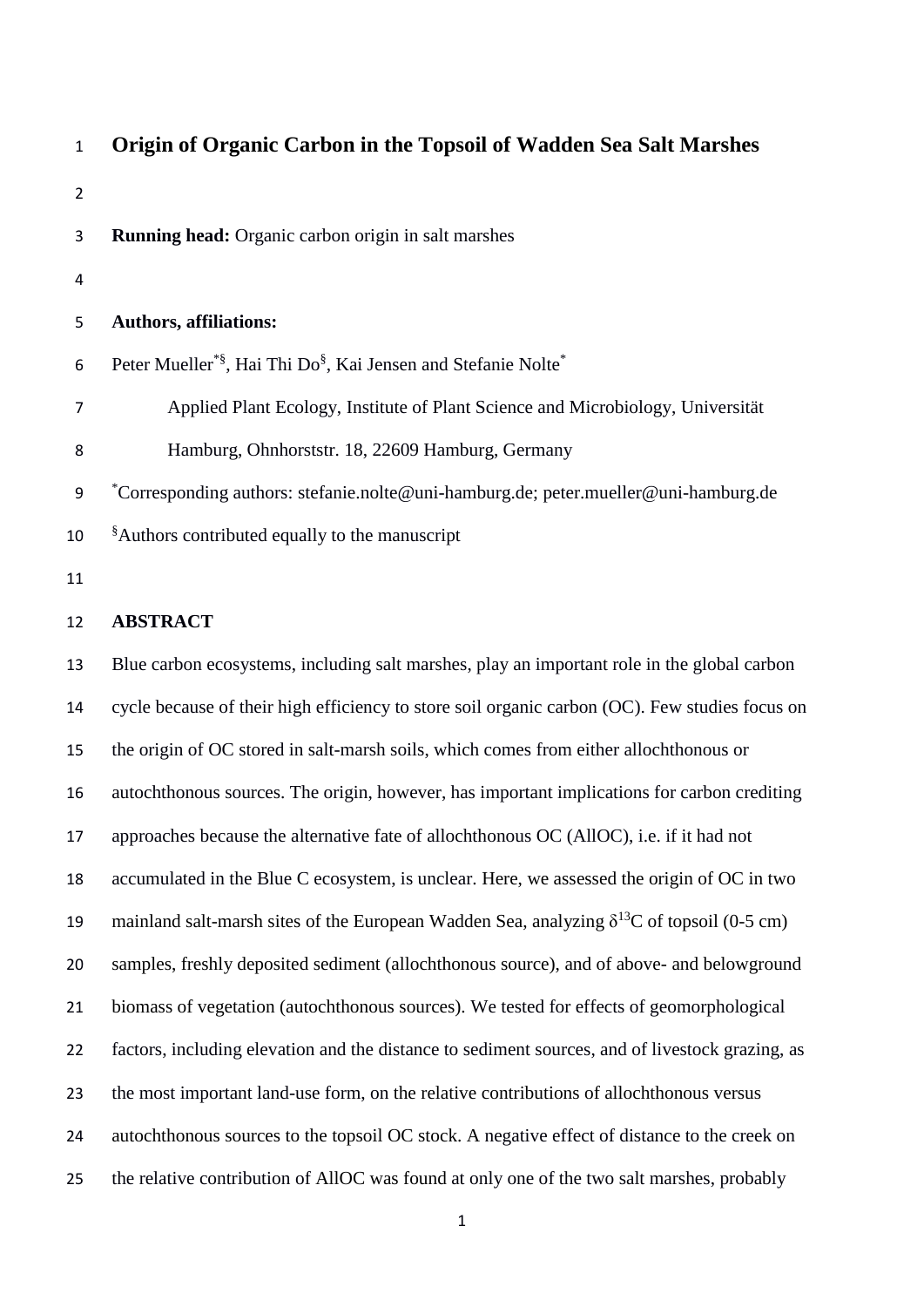| 26 | due to differences in micro-topography between the two salt marshes. Additionally, the       |
|----|----------------------------------------------------------------------------------------------|
| 27 | relative contribution of AllOC increased with increasing distance to the marsh edge in areas |
| 28 | without livestock-grazing, while it decreased in grazed areas. Our findings demonstrate that |
| 29 | spatial factors such as surface elevation and distance to a sediment source, which have been |
| 30 | found to determine the spatial patterns of sediment deposition, also are important factors   |
| 31 | determining the relative contribution of AllOC to topsoil OC stocks of salt marshes.         |
| 32 | Furthermore, we provide first evidence that livestock-grazing can reduce the relative        |
| 33 | contribution of AllOC to the soil OC stock. These findings thereby yield important           |
| 34 | implications for C crediting and land-use management.                                        |
| 35 |                                                                                              |
| 36 | <b>KEY WORDS</b>                                                                             |
| 37 | stable isotopes, carbon sequestration, livestock grazing, habitat management, Blue carbon,   |

allochthonous, autochthonous, tidal wetland, North Sea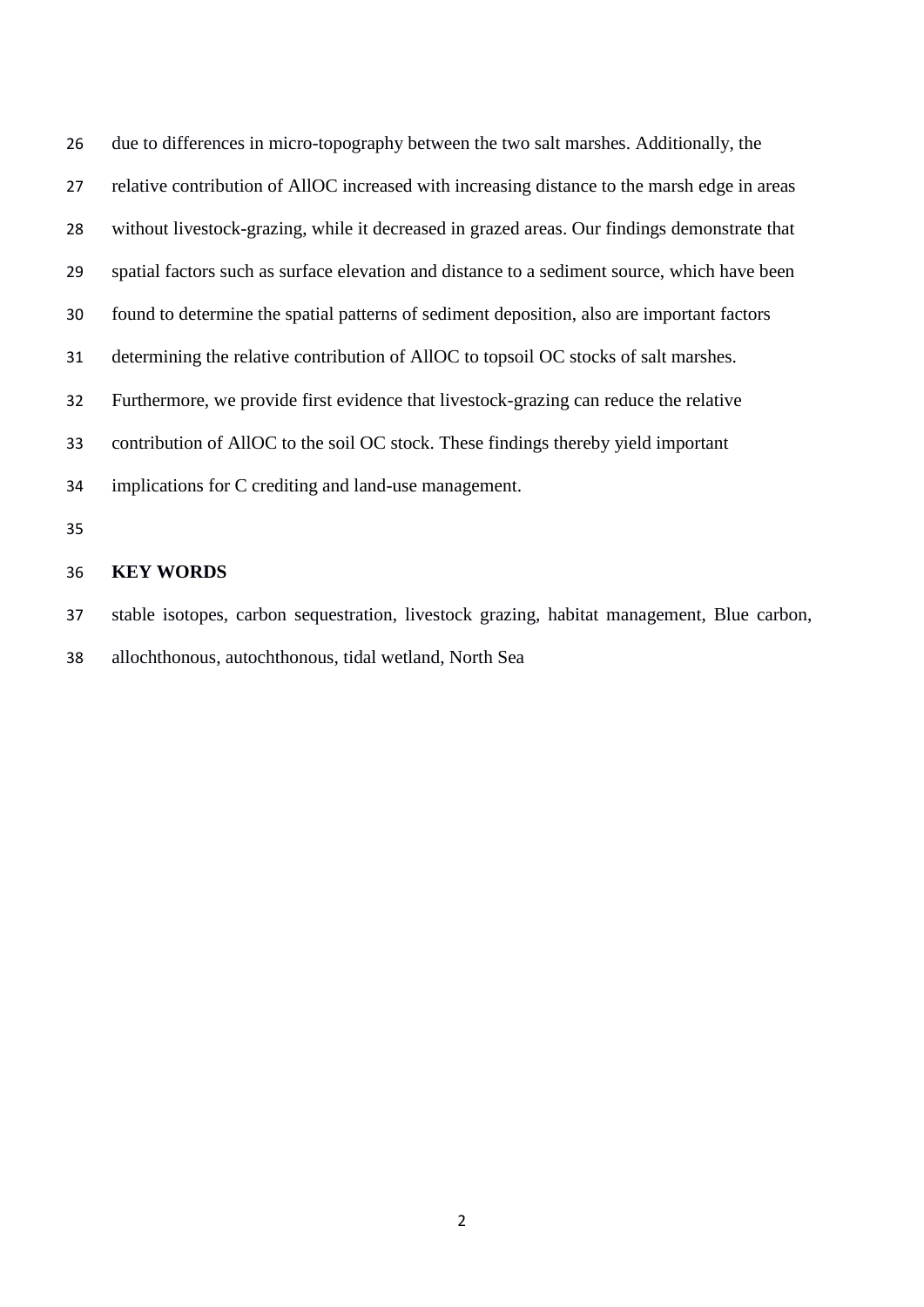## **INTRODUCTION**

 Salt marshes and other tidal wetlands play an important role in climate change mitigation because they are more efficient at storing soil organic carbon (OC) than most terrestrial ecosystems (Chmura et al. 2003, Mcleod et al. 2011). The outstanding capacity of tidal wetlands for long-term carbon (C) sequestration has often been attributed to three main factors, namely high rates of OC input, reduced rates of decomposition, and constant burial of OC with rising sea level (Bridgham et al. 2006, Mcleod et al. 2011). Tidal wetlands are characterized by high rates of autochthonous net primary production, and they are effective in trapping OC from allochthonous marine or riverine sources (Duarte et al. 2013). Moreover, reduced conditions of wetland soils can inhibit microbial metabolism and slow down the decay of organic matter (OM), such that OC can accumulate and remain stable over centuries and millennia in many tidal wetlands (Kirwan & Megonigal 2013). As tidal wetland soils accrete vertically with rising sea level, they do not become C saturated like most terrestrial soils. Rates of C sequestration can therefore be maintained over long time scales, potentially millennia, as evident by deep, C-rich deposits found in tidal-wetland ecosystems worldwide (Mcleod et al. 2011).

 The recognition of the important role these coastal ecosystems play in the global C cycle has led to the concept of 'Blue C' and a strong interest to include these ecosystems in C crediting programs (Herr et al. 2017). For instance, protection, restoration, or construction of Blue C ecosystems could be credited as greenhouse-gas-offset activities in the context of climate-change policy (Callaway et al. 2012, Needelman et al. 2018). Such measures, however, need to be based on a thorough understanding of the processes driving C sequestration in these ecosystems.

 The origin of OC in tidal wetland soils, i.e. allochthonous OC (AllOC) vs. autochthonous OC (AutOC), can have important implications for C crediting and greenhouse-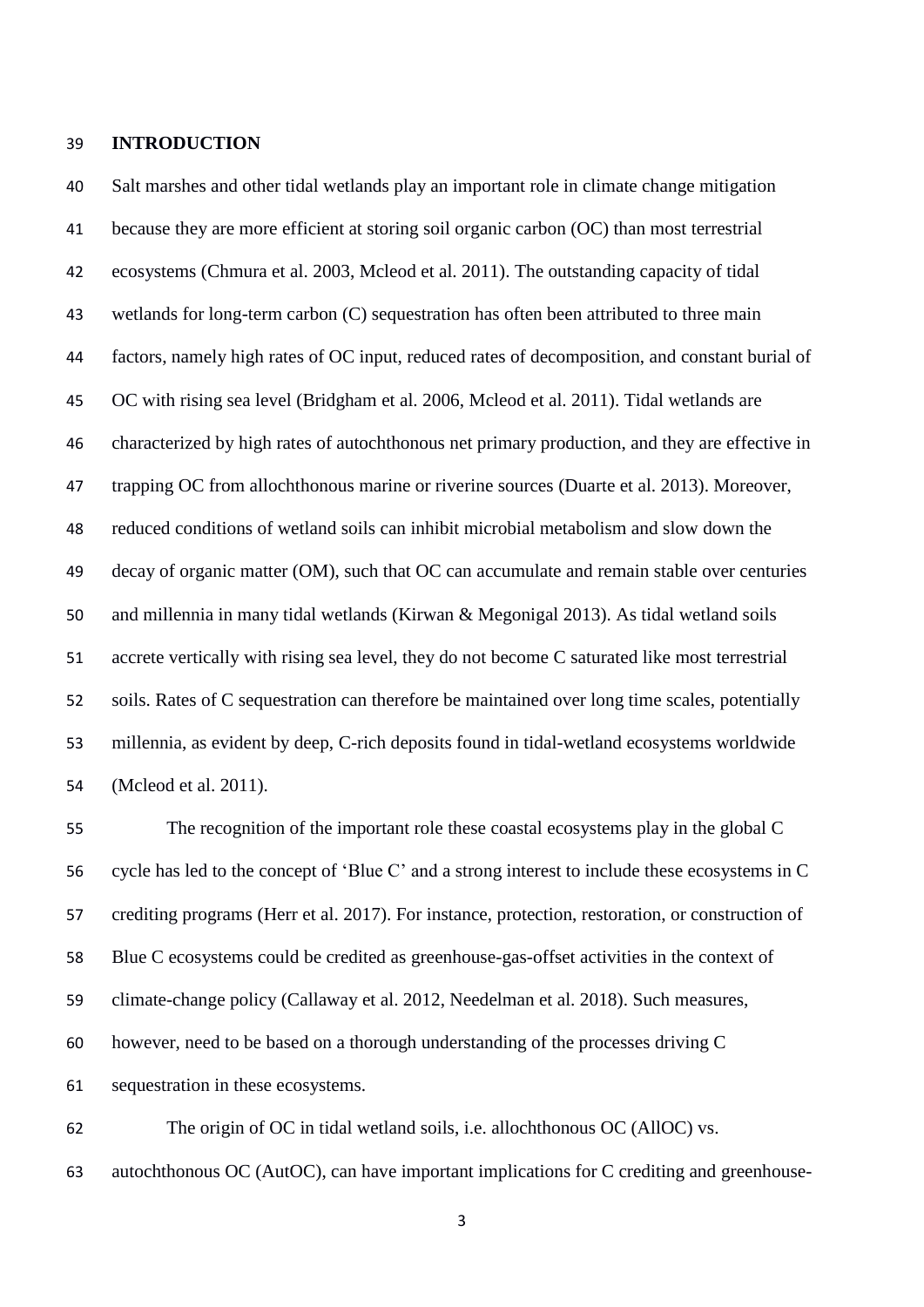| 64 | gas-offset activities, because the alternative fate of AllOC, i.e. if it had not accumulated in the |
|----|-----------------------------------------------------------------------------------------------------|
| 65 | tidal wetland, is unclear. For instance, C credits for the sequestration of AllOC are only due      |
| 66 | in protection, restoration, or construction projects if it would have returned to the atmosphere    |
| 67 | in the project baseline scenario (Needelman et al. 2018). It is well established that the relative  |
| 68 | contribution of AllOC vs. AutOC to soil OC stocks can vary considerably across sites and            |
| 69 | regions (Middelburg et al. 1997, Bouillon et al. 2003). Furthermore, based on studies               |
| 70 | assessing patterns of C-stable isotope signatures in soils or sedimentary processes within          |
| 71 | sites, it can be expected that the geomorphology of tidal wetlands and land use play key roles      |
| 72 | in the relative importance of AllOC vs. AutOC (Ember et al. 1987, Chen et al. 2015,                 |
| 73 | Kelleway et al. 2017, Mueller et al. 2017). Yet, estimates of the relative contributions of         |
| 74 | AllOC to soil OC stocks derived from such assessments have rarely been conducted.                   |
| 75 | Numerous studies investigated which geomorphological factors affect the spatial                     |
| 76 | pattern of sediment deposition in tidal wetlands, which is the main pathway for AllOC input.        |
| 77 | Those factors include surface elevation and distance to sediment sources (i.e. distance to the      |
| 78 | creek, distance to the marsh edge) (Fagherazzi et al. 2012). In general, lower elevations and       |
| 79 | closer proximity to the sediment source result in higher sediment deposition (Esselink et al.       |
| 80 | 1998, Temmerman et al. 2003, Chmura & Hung 2004). Additionally, vegetation height, stem             |
|    |                                                                                                     |

 density, and other plant traits are factors known to increase sediment deposition (Morris et al. 2002, Fagherazzi et al. 2012).

 Live-stock grazing is a common form of land use or habitat management throughout European salt marshes, but also in other regions, e.g. China and South America (Bakker et al. 2002, Di Bella et al. 2014, Yang et al. 2017). A large number of studies assessed the effects of livestock grazing on soil OC stocks, mineralization, and sequestration in tidal wetlands and produced a wide range of outcomes (Yu & Chmura 2009, Olsen et al. 2011, Elschot et al. 2015, Davidson et al. 2017, Mueller et al. 2017). Because livestock grazing exerts strong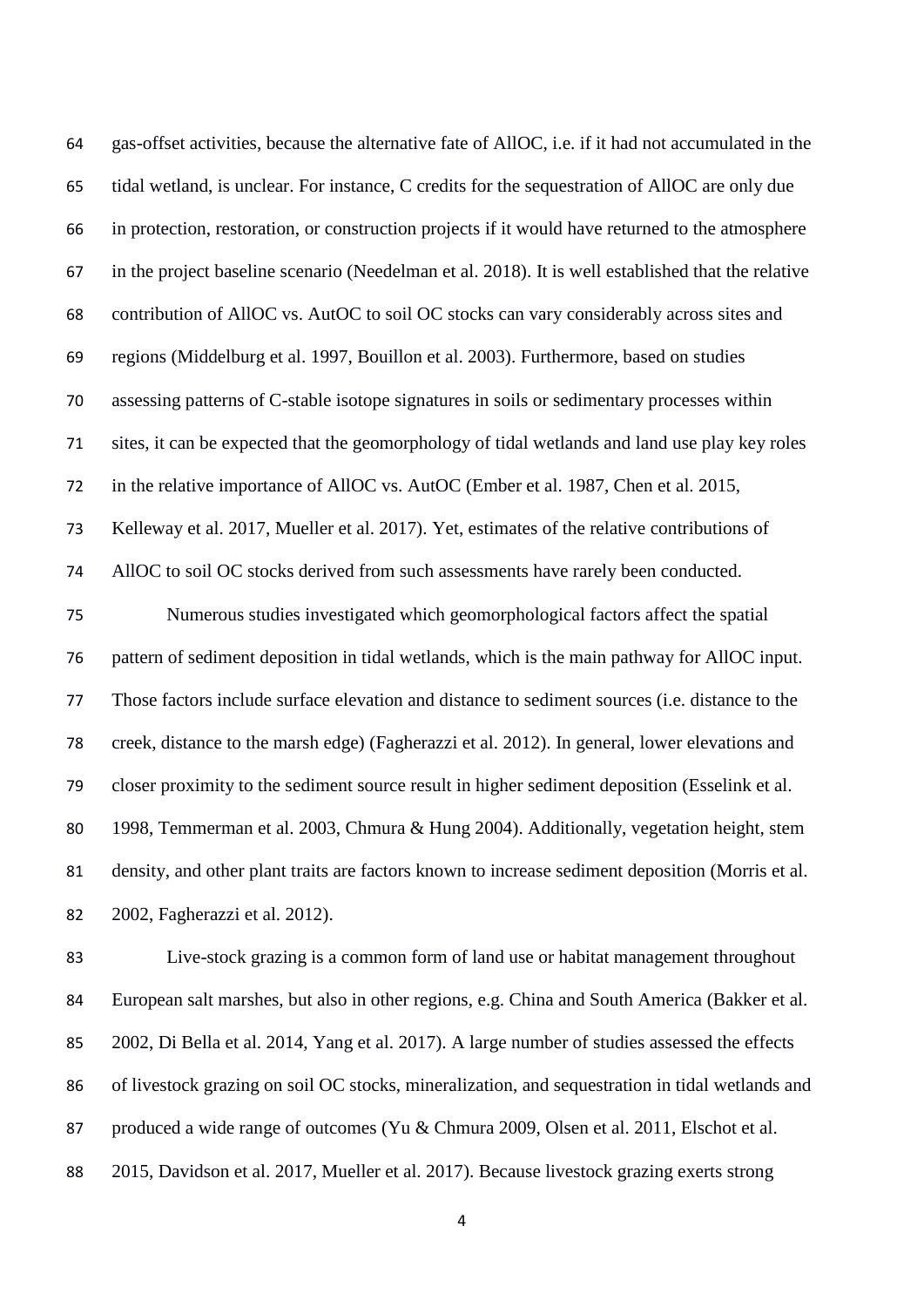control on vegetation dynamics in tidal wetlands, effects on the contribution of AllOC inputs to soil OC stocks can be expected. Specifically, livestock grazing reduces vegetation height (Elschot et al. 2013), and therefore sediment deposition rate might also decrease (Nolte et al. 2015), likely resulting in lower AllOC inputs. Grazing also affects biomass production (Morris & Jensen 1998, Di Bella et al. 2014), which is the source of AutOC. Both reduction in aboveground biomass production (Morris & Jensen 1998) and increases in belowground biomass production (Elschot et al. 2015) under livestock grazing have been reported. In a previous study we hypothesized that the contribution of AllOC could be reduced under high grazing pressures due decreased sediment trapping by shorter vegetation (Mueller et al. 2017). However, a systematic assessment and an understanding of livestock-grazing effects on the relative contribution of AllOC versus AutOC to soil OC stocks in tidal wetlands are yet missing.

 The aim of the present study is to identify important spatial factors controlling the relative contributions of AllOC to topsoil (0-5 cm) OC stocks in two salt marshes at the 103 Wadden Sea mainland coast of Germany.  $\delta^{13}$ C analyses were used to assess the origin of OC, as commonly used in coastal environments (e.g. Thornton & McManus 1994, Kemp et al. 2010, Saintilan et al. 2013). We expect that the relative contribution of AllOC to the soil OC pool is driven by geomorphological factors and additionally mediated by livestock grazing. Specifically, we hypothesize (1) that a higher relative contribution of AllOC would be found in lower elevations within the tidal frame. We hypothesize (2) that the AllOC contribution would decrease with distance to potential sediment sources, namely the distance to creek and the distance to marsh edge. Lastly, we hypothesize (3) that livestock grazing decreases the relative contribution of AllOC.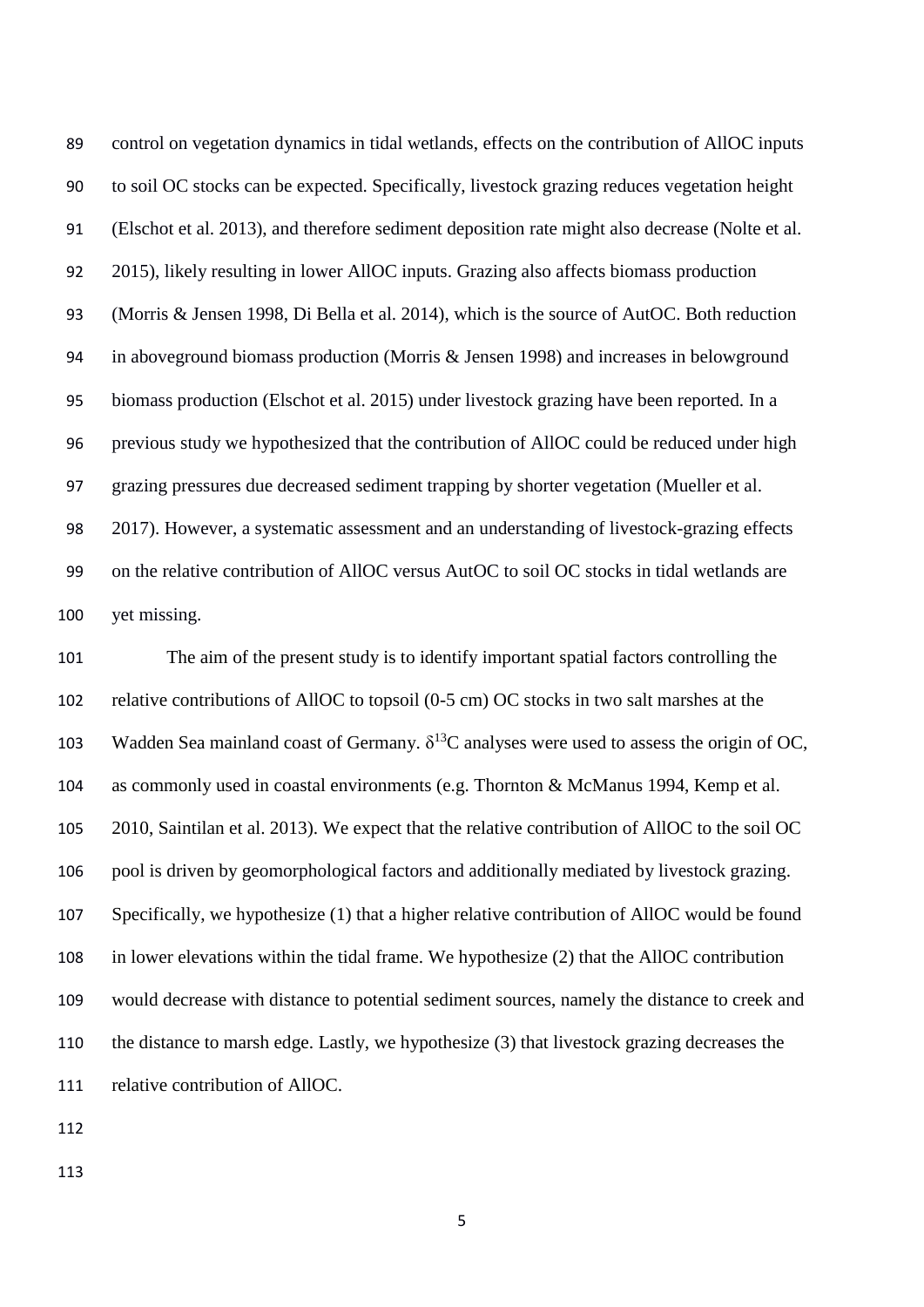#### **MATERIALS AND METHODS**

### *Study sites and sampling design*

 The study was conducted from Dec 2014 to Sep 2015 in two salt marshes at the mainland coast of the Schleswig-Holstein Wadden Sea National Park, Germany (Fig. 1 A). The salt marshes within the National Park cover an area of ~130 km², approximately half of which is used for livestock grazing (Stock et al. 2005, Esselink et al. 2017). Both study sites, Dieksanderkoog (DSK) and Sönke-Nissen-Koog (SNK), are minerogenic, shallow depositional salt marshes, exposed to tidal amplitudes of 3.0-3.4 m at a diurnal frequency. Soils in both sites have OM contents <15% and are dominated by grain-sizes <63 µm (>70% silts and clays)(Mueller et al. 2019). Flooding of the extensive high-marsh platforms, that this study is restricted to, only occurs during storm events predominantly in winter (Müller et al. 2013a, Butzeck et al. 2015). In both sites, the presence of a rectangular network of creeks, ditches and levees reveal the anthropogenic origin of the salt marsh during land reclamation 127 in the beginning of the  $20<sup>th</sup>$  century (Müller et al. 2013b). The DSK (53°58′N, 8°53′E) is located in the southern part of the National Park at the mouth of the Elbe Estuary, while the 129 SNK (54°38′N. 8°50′E) is situated in the north, ca. 35 km south of the Danish border (Fig. 1). Both sites were entirely grazed by sheep until 1988 and 1992 (SNK and DSK, respectively), when grazing was abandoned and only maintained at high stocking densities of  $>10$  sheep ha- <sup>1</sup> until today in distinct areas of the two sites for experimental purposes (Stock et al. 2005, Mueller et al. 2017). The grazed treatment is dominated by *Festuca rubra*, *Elymus athericus,* and *Artemisia maritima* at DSK, and by *Puccinellia maritima*, *Festuca rubra*, and *Elymus athericus* at SNK. The ungrazed treatments are dominated by *Elymus athericus* at both sites. Grazed and ungrazed treatments are located next to each other and separated by a straight main creek. In each treatment, sampling points were placed along short and long transects (Fig 1. B). The long transects covered a distance of 620 m (SNK) and 730 m (DSK)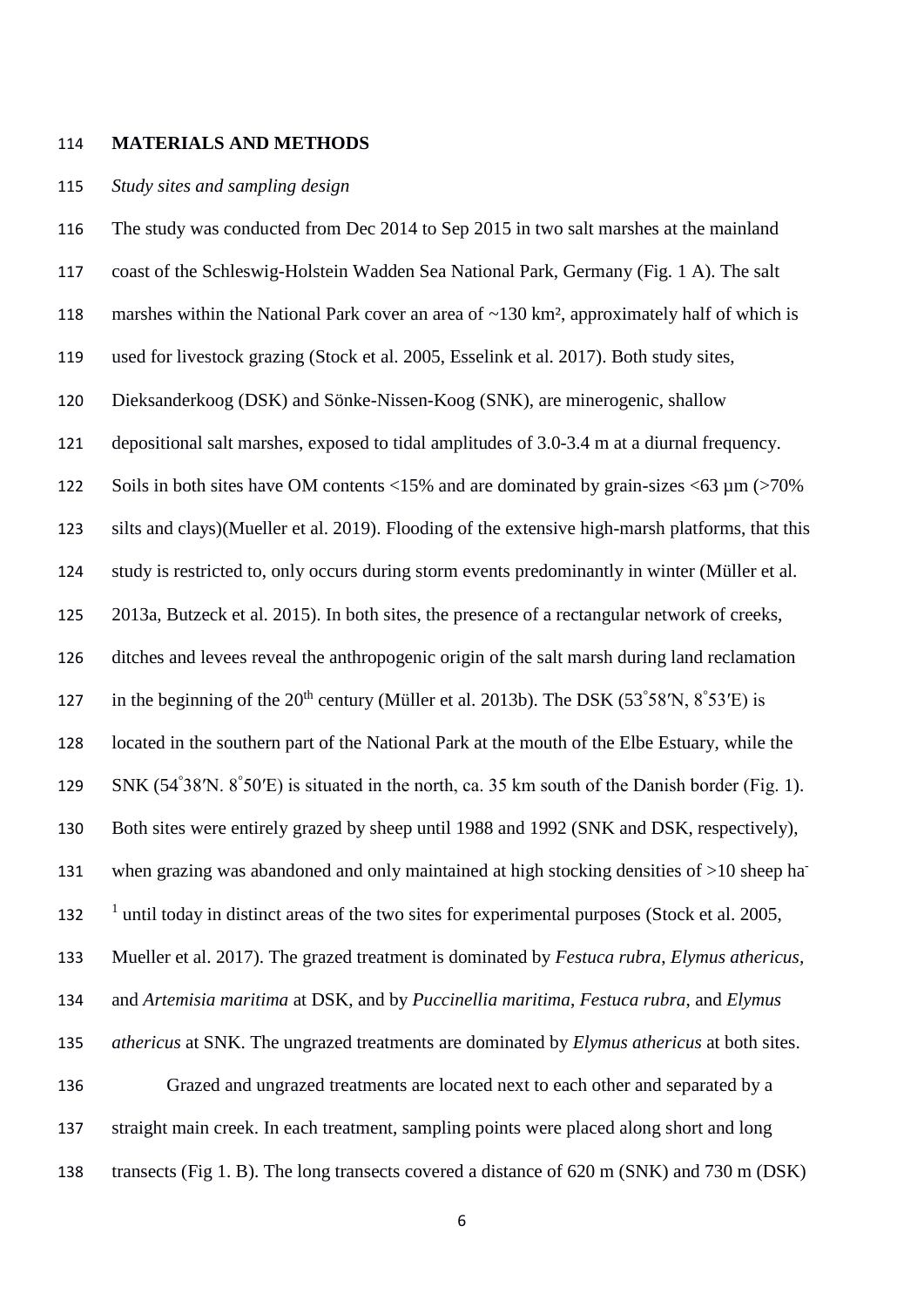along the main creek and consisted of five sampling points, starting at the seaward edge of 140 what is considered here as the anthropogenic high-marsh platform (distance to marsh edge  $=$ 141 0 m). The long transects kept an almost constant distance to the main creek of 54 m at SNK and 62 m at DSK. Short transects ran perpendicularly to the main creek and consisted of five points with different distances to the main creek (3 - 104 m at SNK; 2 - 107 m at DSK). The central points of the short transects were also part of the long transects (Fig.1). This sampling 145 design resulted in N = 13 sampling points per treatment and a total of N = 52 sampling points 146 for both marsh sites. Surface elevation relative to the German ordnance datum (NHN  $=$ Normalhöhennull) of sampling points was measured using a laser leveling device (Trimble,

Sunnyvale, California, USA) and a nearby fixed benchmark with known elevation.

## *Sample collection*

 We used C-stable isotope analysis to distinguish between AllOC and AutOC. To assess the  $152 \delta^{13}$ C of the AllOC source, freshly deposited sediments were collected using circular sediment traps (Temmerman et al. 2003, Nolte et al. 2013a, 2019). The sediment traps were built of plastic plates with an internal diameter of 19 cm and a rim of 3 cm, and were equipped with a floatable lid to protect the deposited sediment in the trap from disturbances (Temmerman et al. 2003). Traps were fixed to the marsh surface with a plastic stick (Butzeck et al. 2015). Sediment traps were sampled within 24 h after two storm events during winter 2014/15. The high-marsh platform is only flooded during storm-induced high tides, so that sediment and AllOC deposition is restricted to these events (Müller et al. 2013a, Butzeck et al. 2015). As 160 we assumed the  $\delta^{13}$ C of the freshly deposited sediment to be similar throughout the marsh, we only deployed sediment traps at five sampling points along the long transect and at two 162 sampling points nearest to the creek in the two short transects in each treatment and site (Fig. 1), resulting in the total number of 28 sediment traps. In the following, we will only refer to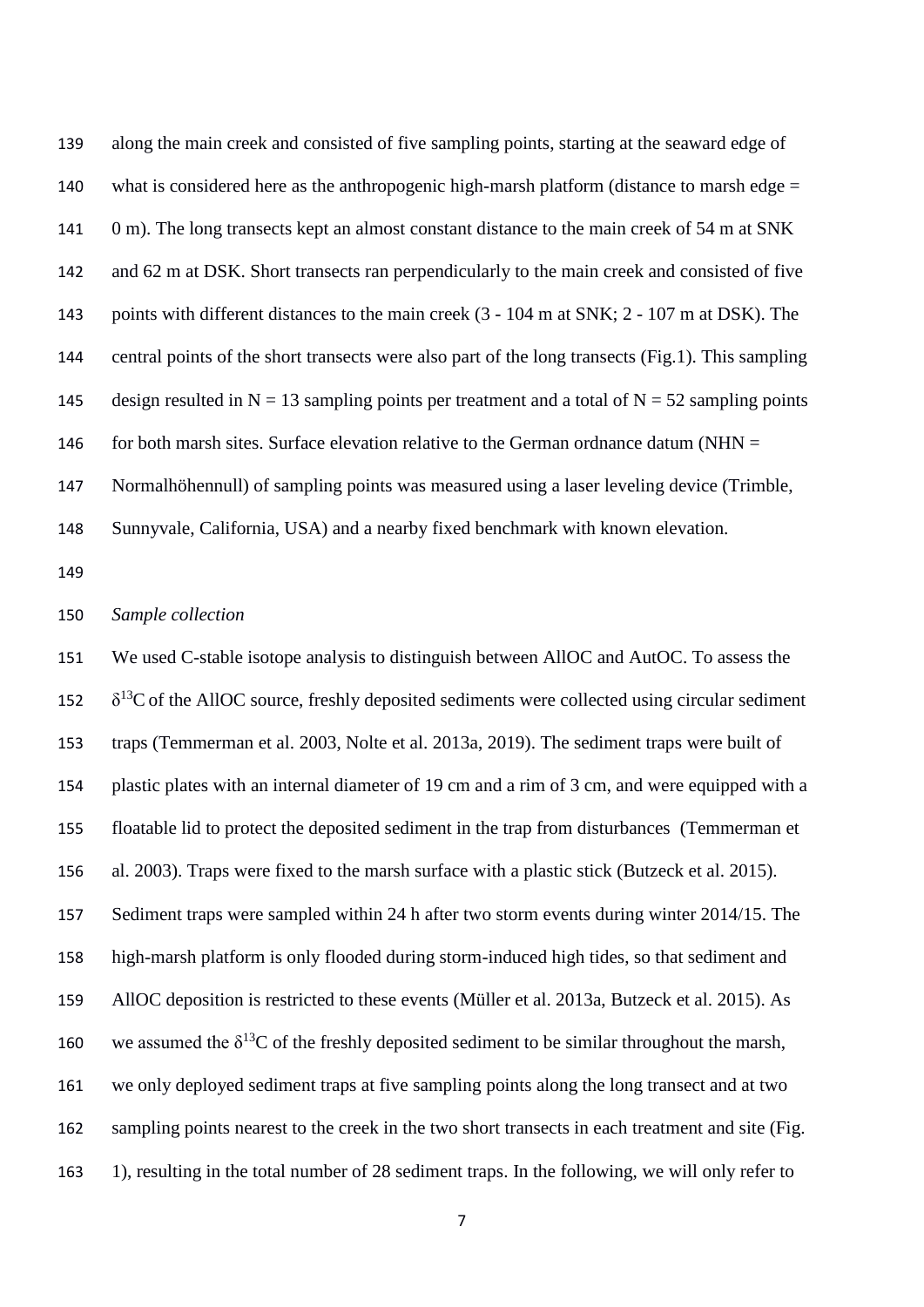the data of one sampling event in Dec 2014, when the majority of traps (27 out of 28) contained deposited material, after ensuring that no significant differences in C-stable isotope signatures exist between sampling events.

 Above- and belowground plant biomass, as AutOC source, was sampled at all sampling points at the end of the growing season 2015. Aboveground biomass was harvested 169 at each sampling position in an area of  $100 \text{ cm}^2$ . Belowground biomass of the uppermost (5 170 cm) soil layer was collected using a soil corer  $(\emptyset 2.5 \text{ cm})$ . Dual cores were taken at each 171 sampling position and samples were subsequently pooled. All samples were stored at -20 $\rm ^{0}C$ until processing for further analysis.

173 To assess the  $\delta^{13}$ C of soil OC, soil samples of the uppermost 5 cm soil layer were 174 collected at all sampling positions using a soil corer  $(\emptyset 2.5 \text{ cm})$  in Dec 2014. Our study investigated the origin of OC only in the uppermost 5 cm of the soil, because belowground biomass is usually concentrated at this depth in mainland high marshes of the Wadden Sea 177 (Bartholdy et al. 2014, Redelstein et al. 2018). Additionally, down-core  $^{13}$ C fractionation through repeated microbial cycling of OC and preferential substrate utilization make conclusions concerning the OC origin increasingly difficult with soil depth (Mueller et al.  $\,$  2019). Samples were transferred to the laboratory and stored at -20 $\,^{\circ}$ C until processing.

# *Sample processing and analysis*

183 Deposited sediment and soil samples were dried at  $60^{\circ}$ C until no further weight loss was observed. Plant materials and potential other coarse organic debris was removed by passing the sample through a 2-mm sieve. Samples were ground and homogenized using pestle and mortar. Sub-samples (1 g) were treated with 10% hydrochloric acid to remove carbonates and again dried at 60°C. Biomass samples were cleaned using tap water and given a final rinse with deionized water before drying at 60°C. Dry biomass samples were ground and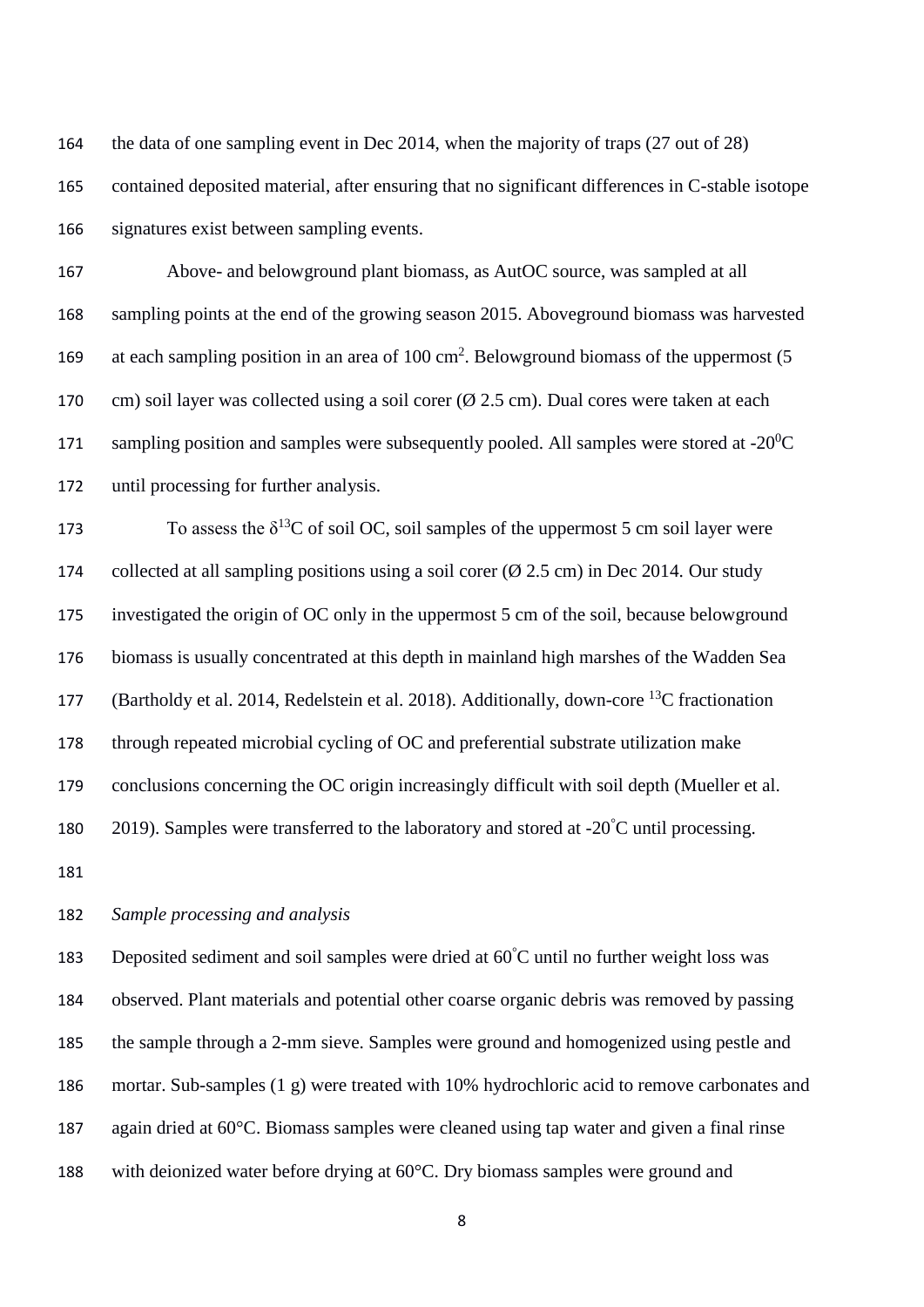189 homogenized in a ball mill (Retsch, Haan, Germany).  $\delta^{13}C$  of dried and homogenized bulk soil OM, deposited sediment OM, and fresh above- and belowground biomass were determined using an isotope ratio mass spectrometer (Nu Horizon, Nu Instruments, Wrexham, UK). Samples were analyzed in tandem with both laboratory (BBOT 2,5-Bis-(5- tert-butyl-2-benzo-oxazol-2-yl) thiophene) and international standards (IAEA-600 Caffeine). The precision of the isotopic analysis was < 0.1‰. The isotopic compositions of all samples are reported using the standard δ-notation versus Vienna PeeDee Belemnite (VPDB) as parts per thousand (‰).

 The relative proportions of the AllOC and AutOC were determined by applying a two-end-member mixing model based on the stable isotope composition of OC (e.g. Hedges et al. 1988, Belicka and Harvey 2009):

200 
$$
f_{\text{Al}}(\%) = \frac{\delta^{13}C_{\text{Soil}} - \delta^{13}C_{\text{Au}}}{\delta^{13}C_{\text{Al}} - \delta^{13}C_{\text{Au}}}
$$
 (1)

201 where:  $f_{Al}(\%)$  is the percentage contribution of the Al OC in soil;  $\delta^{13}C_{Soil}$  is  $\delta^{13}C$  measured in 202 the soil;  $\delta^{13}C_{Au}$  is  $\delta^{13}C$  of the AutOC source (plant biomass); and  $\delta^{13}C_{Al}$  is  $\delta^{13}C$  of Al OC. The calculated contributions of AllOC vs. AutOC sources depend on the type of plant biomass (i.e. above- vs. belowground biomass) considered in the mixing-model calculations. As the contributions of above- vs. belowground plant biomass to the soil OM pool were 206 unknown, we calculated  $f_{Al}(\%)$  under the assumption of three different end-member terms 207 for Au  $\delta^{13}C$ : (1)  $\delta^{13}C$  of the aboveground biomass (Model A), (2)  $\delta^{13}C$  of the belowground biomass (Model B), and (3) the calculated  $\delta^{13}$ C of a 1:1 mixed contribution of above- and belowground biomass (Model M).

*Statistical analyses*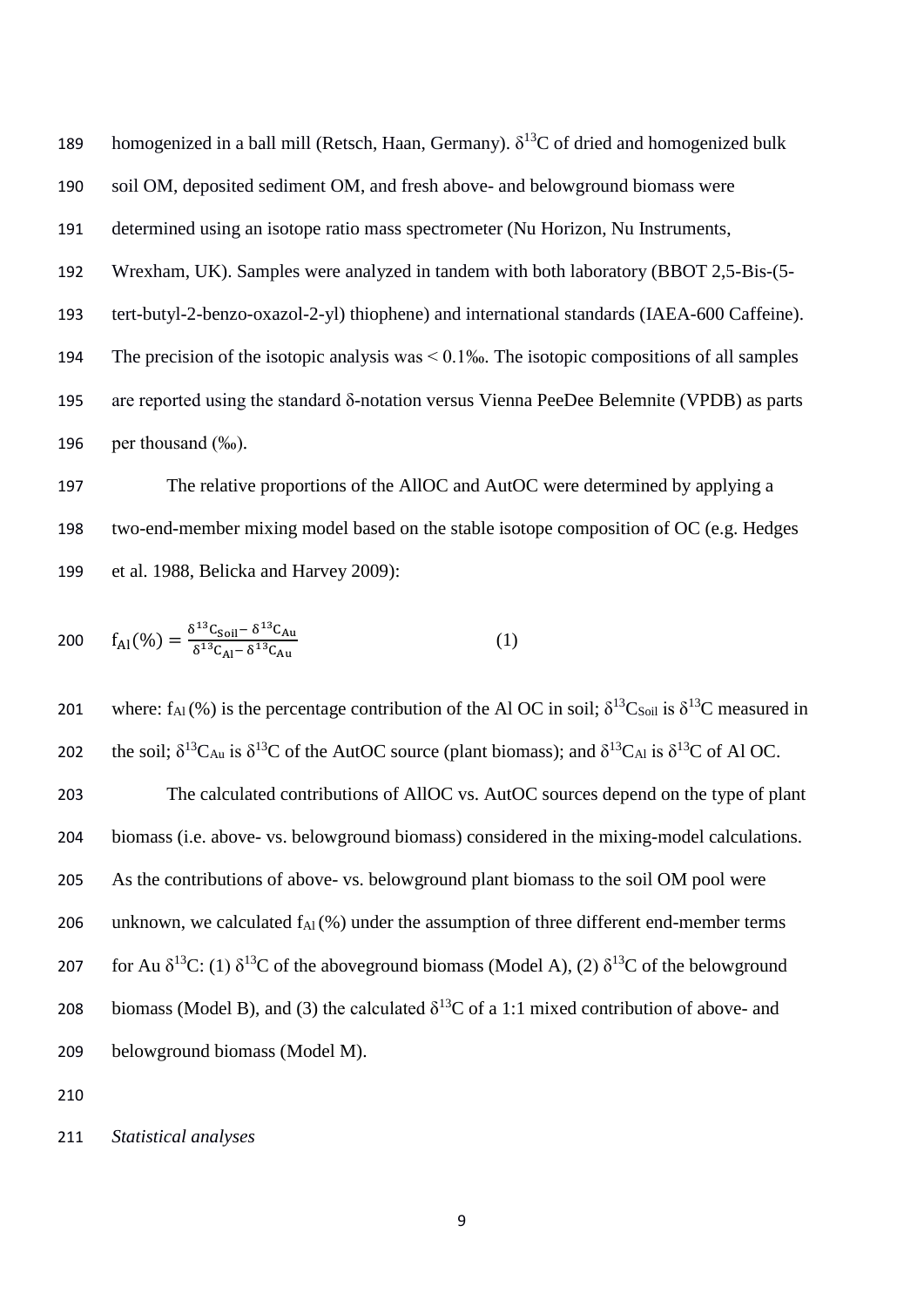Two-way ANOVAs were used to test for differences in the isotopic composition of sediment 213 and soil between sites and treatments. To test if  $\delta^{13}C$  of AllOC in deposited sediment differs in response to distance to the marsh edge, linear regressions were used separately for each 215 site. To test if  $\delta^{13}C$  of AllOC deposited in sediment traps positioned close to the creek differ from those positioned far from the creek, one-way ANOVAs were used separately for each site. Three-way ANOVA was used to test for the effects of site, treatment, and type of plant 218 tissue (above- vs. belowground biomass) on plant  $\delta^{13}C$ , and subsequent two-way ANOVAs 219 were conducted to test for the effects of treatment and site on the  $\delta^{13}C$  of above- and belowground biomass separately. Tukey's HSD tests were used for pairwise comparisons. Normal distribution of residuals (as checked visually) and equal sample sizes across groups assured robustness for parametric testing (McGuinness 2002).

 ANCOVA was conducted to test for effects of site, treatment, distance to marsh edge, distance to creek, and relative elevation (elevation in comparison to mean surface elevation at each site) on the relative contribution of AllOC to the soil. Only pairwise interactions of factors were considered in the models. As model simplification is an essential part of ANCOVA designs, the most insignificant parameters were dropped step by step, and as few parameters as possible were kept in the model (Crawley 2005). The more complex models were retained only if the p-value (ANOVA based) comparing the two models was < 0.05 (Crawley 2005). To exclude that identified effects on the contribution of AllOC are artifacts driven by spatial variability in the plant isotopic signature, we additionally conducted the same ANCOVA procedures to test for effects of spatial factors and grazing on the 233 autochthonous  $\delta^{13}$ C end members (i.e. aboveground, belowground, mixed). All analyses were carried out using the software package 'R' version 3.3.1 (The R Foundation for Statistical Computing 2016).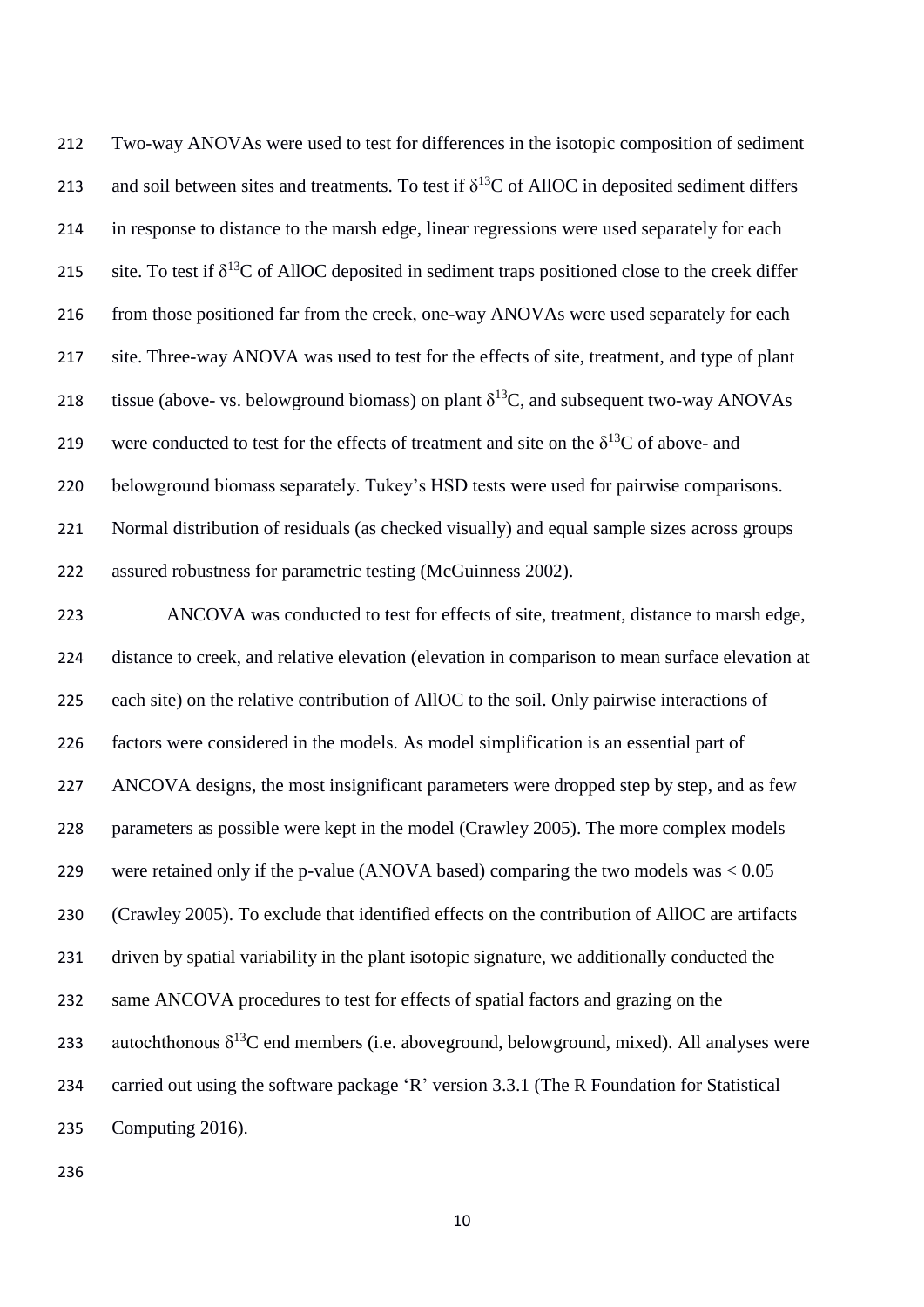#### 237 **RESULTS**

# *δ <sup>13</sup>* 238 *C of AllOC, AutOC, and soil samples*

239  $\delta^{13}$ C of AllOC in deposited sediment differed significantly between sites (F<sub>1,23</sub> = 88.6, p <

240 0.0001). AllOC was more depleted in  $\delta^{13}$ C at DSK (-24.22‰ ± 0.35‰) vs. SNK (-23.10‰ ±

241  $0.25\%$ ) (Table 1). Within sites, no significant differences in  $\delta^{13}$ C of the AllOC were detected

242 between grazed and ungrazed treatments (Table 1). There was no significant interaction

243 effect of site and treatment on the  $\delta^{13}C$  of AllOC (F<sub>1,23</sub> = 0.7, p > 0.4).  $\delta^{13}C$  of AllOC did not

244 differ in response to distance to the marsh edge (in each site:  $R^2 < 0.25$ , p  $> 0.1$ ).  $\delta^{13}C$  of

245 AllOC in traps positioned close to the creek did not differ from those positioned far from the

246 creek (DSK: F<sub>1,6</sub> = 2.2, p > 0.1; SNK: F<sub>1,6</sub> = 1.9, p > 0.2). Therefore, the mean δ<sup>13</sup>C of each 247 site was chosen for  $\delta^{13}C_{Al}$  in Equation 1.

248 The  $\delta^{13}$ C values of AutOC differed between sites (F<sub>1,93</sub> = 17.1, p < 0.0001), treatments 249 (F<sub>1,93</sub> = 11.6, p < 0.001), and type of plant tissue, i.e. above- vs. belowground biomass (F<sub>1,93</sub> = 250  $5.9$ , p  $\lt$  0.05). There was a significant interaction effect of treatment and type of plant tissue 251 on  $\delta^{13}$ C of AuOC (F<sub>1,93</sub> = 4.0, p < 0.05). Subsequent two-way ANOVAs showed the effects 252 of site and treatment on  $\delta^{13}C$  of aboveground biomass, belowground biomass and the 1:1 253 mixed above- and belowground biomass (Table 1). The aboveground biomass  $\delta^{13}C$  values 254 were significantly different between sites ( $F_{1,47} = 11.5$ , p < 0.005), with  $\delta^{13}C$  being more 255 depleted in DSK (-27.72‰  $\pm$  0.74‰) vs. SNK (-26.65‰  $\pm$  1.38‰) (Table 1). Treatment had 256 no effect on  $\delta^{13}$ C of aboveground biomass, and there was also no interaction of site and 257 treatment effect on the  $\delta^{13}$ C of aboveground biomass (Table 1).  $\delta^{13}$ C values of belowground 258 biomass were affected significantly by site  $(F<sub>1.46</sub> = 6.0, p < 0.05)$ , being more depleted in 259 DSK (-27.00‰  $\pm$  1.05‰) vs. SNK (-26.32‰  $\pm$  1.24‰) (Table 1).  $\delta^{13}C$  of belowground 260 biomass were constantly more depleted under grazing ( $F_{1,46} = 16.5$ ,  $p < 0.001$ ) at both sites. 261 The interaction of site and treatment had no effect on belowground biomass  $\delta^{13}C$ . Similarly,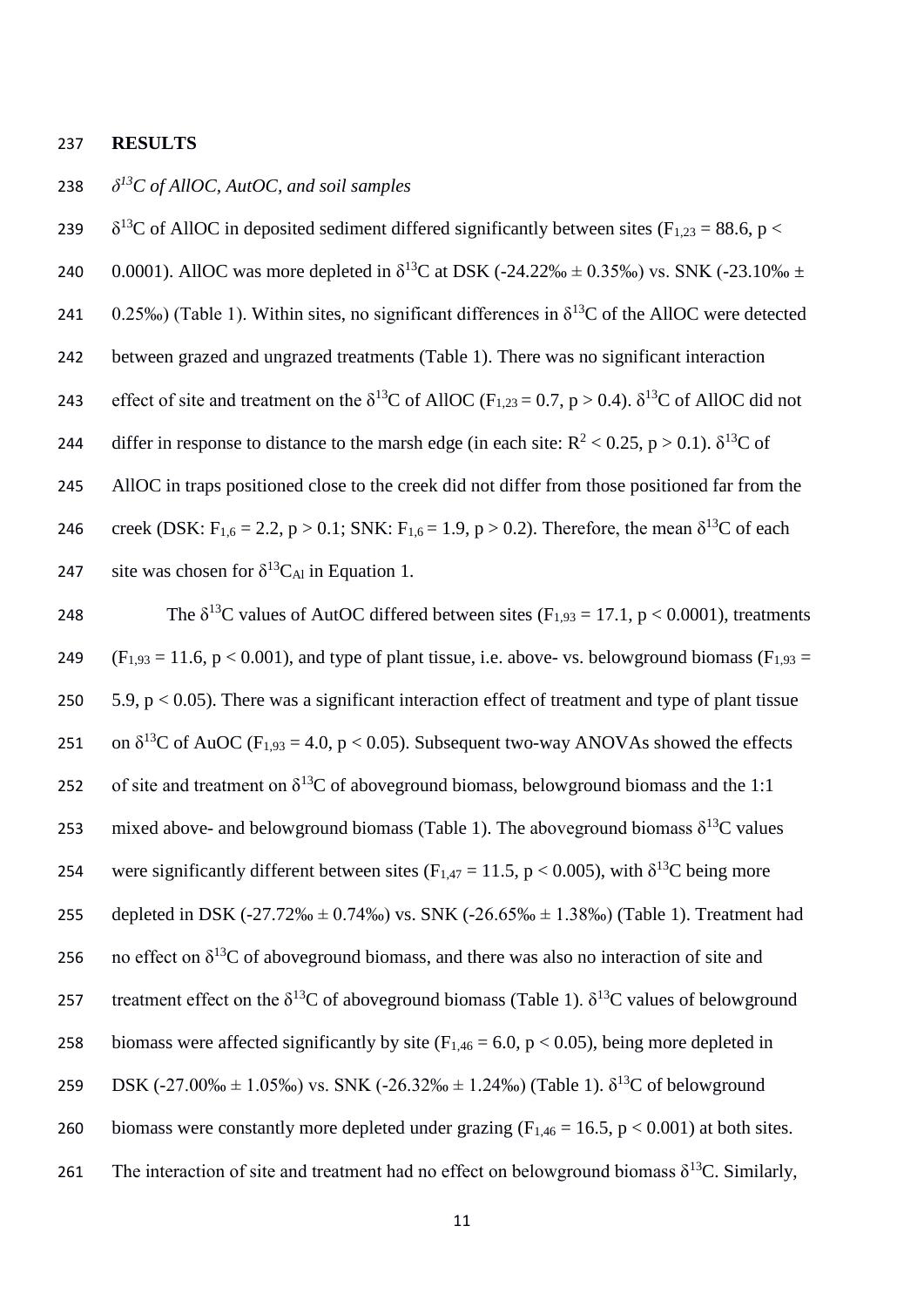| 262 | the 1:1 mixed biomass $\delta^{13}$ C was affected significantly by site (F <sub>1,47</sub> = 15.8, p < 0.0005) and |
|-----|---------------------------------------------------------------------------------------------------------------------|
| 263 | treatment ( $F_{1,47} = 9.7$ , $p < 0.01$ ), but not by the interaction of site and treatment. These                |
| 264 | differences in $\delta^{13}$ C between above- and belowground biomass, treatments, and sites did not                |
| 265 | allow using any sort of mean $\delta^{13}$ C value for the autochtonous end-member term in mixing                   |
| 266 | models. Instead, we used the specific $\delta^{13}$ C values of above-, belowground, and mixed                      |
| 267 | biomass of each sampling point for the respective mixing-model calculations (Equation 1).                           |
| 268 | Soil OC had $\delta^{13}$ C values varying from -28.00% to -23.24% and differed significantly                       |
| 269 | by site (F <sub>1,48</sub> = 34.7, p < 0.001). $\delta^{13}$ C of DSK soil OC (-26.75% $\pm$ 0.35 %) was more       |
| 270 | depleted than SNK soil OC (-25.61% $\pm$ 0.85 %). Treatments had an effect on soil OC $\delta^{13}C$ ,              |
| 271 | $(F_{1,48} = 10.4, p < 0.01)$ , with more depleted <sup>13</sup> C under grazing (-26.49‰ ± 0.95 ‰) compared        |
| 272 | to ungrazed treatments (-25.87‰ $\pm$ 0.82 ‰) (Table 1). There was no significant interaction                       |
| 273 | effect between site and treatment on soil OC $\delta^{13}$ C values (Table 1).                                      |
|     |                                                                                                                     |

## *Relative contribution of AllOC in salt-marsh topsoils*

 The three mixing models in which different AutOC end-member assumptions (only aboveground plant biomass (A), only belowground plant biomass (B), or 1:1 mixed plant biomass (M)) were used to calculate contributions of AllOC to the salt-marsh topsoil OC yielded different results (Fig. 2). Depending on the model used, AllOC contributions in 280 grazed treatments ranged from  $17.72 \pm 3.85$  to  $23.64 \pm 4.84$  (%). In comparison, a higher 281 range was found in ungrazed treatments (from  $11.79 \pm 4.95$  to  $38.99 \pm 5.31$ %)). Here, we found that a mixing model using the aboveground  $\delta^{13}$ C resulted in much higher contributions 283 of AllOC to the topsoil OC stock compared to using the belowground  $δ<sup>13</sup>C$  (Fig. 2). The ANCOVA results for the three mixing models, which were based on different

 autochthonous OC end-member assumptions (see above) also differed (Table 2). For further interpretation, we therefore considered only those effects as robust which were found to be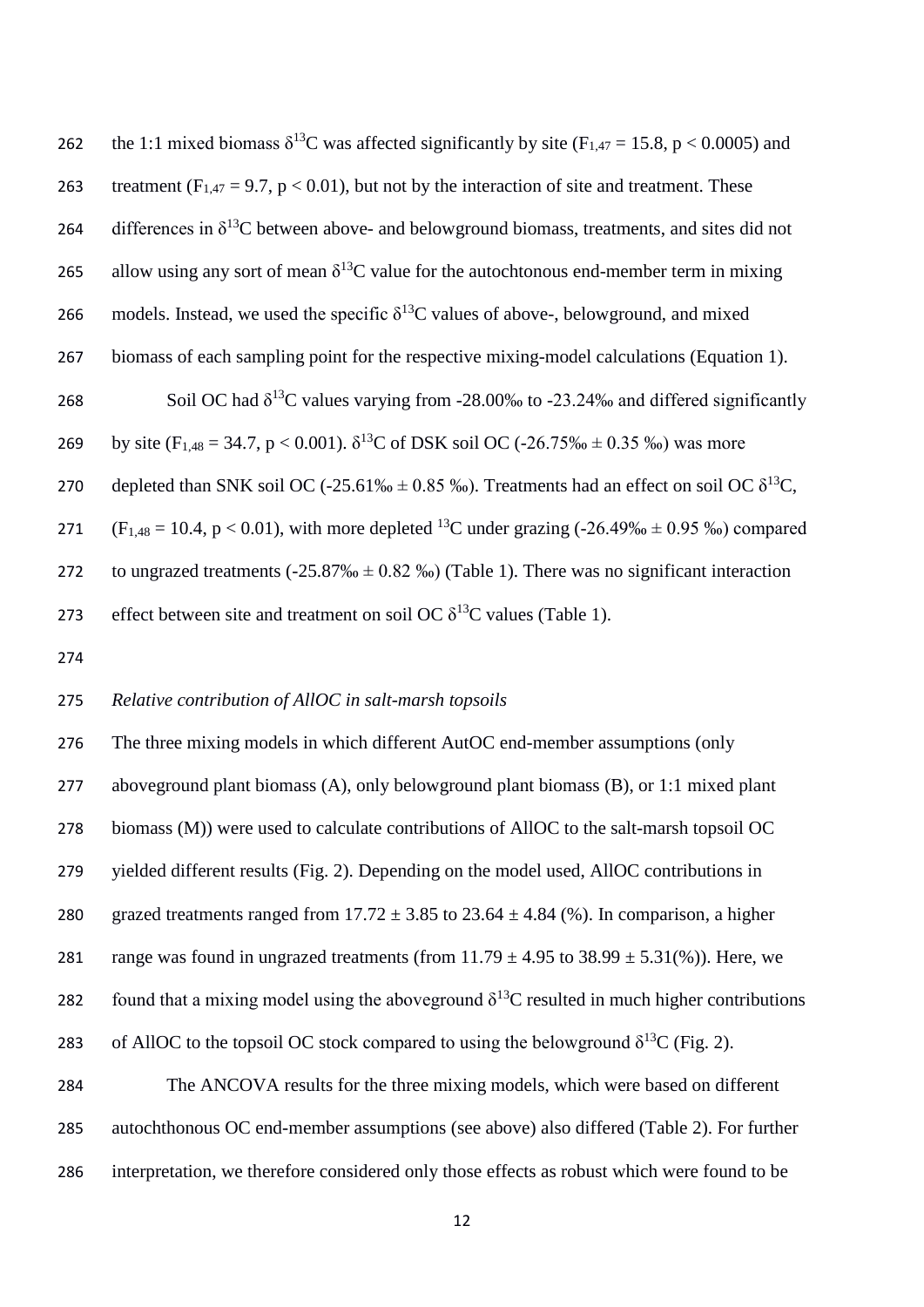significant in at least two models (Table 2).The interaction effect between site and distance to the creek was found to be significant in Model A and Model M (Table 2). In DSK, we found the highest AllOC contributions close to the creek. With increasing distance to the creek, there was a steep drop until a more or less stable value was reached (Fig. 3 A). In contrast, the contribution of AllOC in SNK showed a different pattern and remained constant with increasing distance to the creek (Fig. 3 A). The interaction between treatment and distance to the marsh edge also had significant effects on the contribution of AllOC in Model A and Model M (Table 2). Close to the marsh edge (0 to 300 m), the percentages of AllOC contribution were quite similar between treatments (Fig. 4 A). In the area of greater distance to the marsh edge, however, we found opposite patterns for the two treatments. Here, the percentage of AllOC increased with increasing distance to the marsh edge in ungrazed treatments, while it decreased in grazed treatments (Fig. 4 A). ANCOVAs assessing the effects of geomorphological factors and grazing on the

300 autochthonous  $\delta^{13}C$  end members (i.e. aboveground, belowground, mixed biomass) showed neither interaction effects of distance to the marsh edge and treatment, nor of site and distance to the creek, excluding that the identified effects on the AllOC contribution to the 303 soil are artefacts driven by spatial variability in plant  $\delta^{13}C$  (Table A1).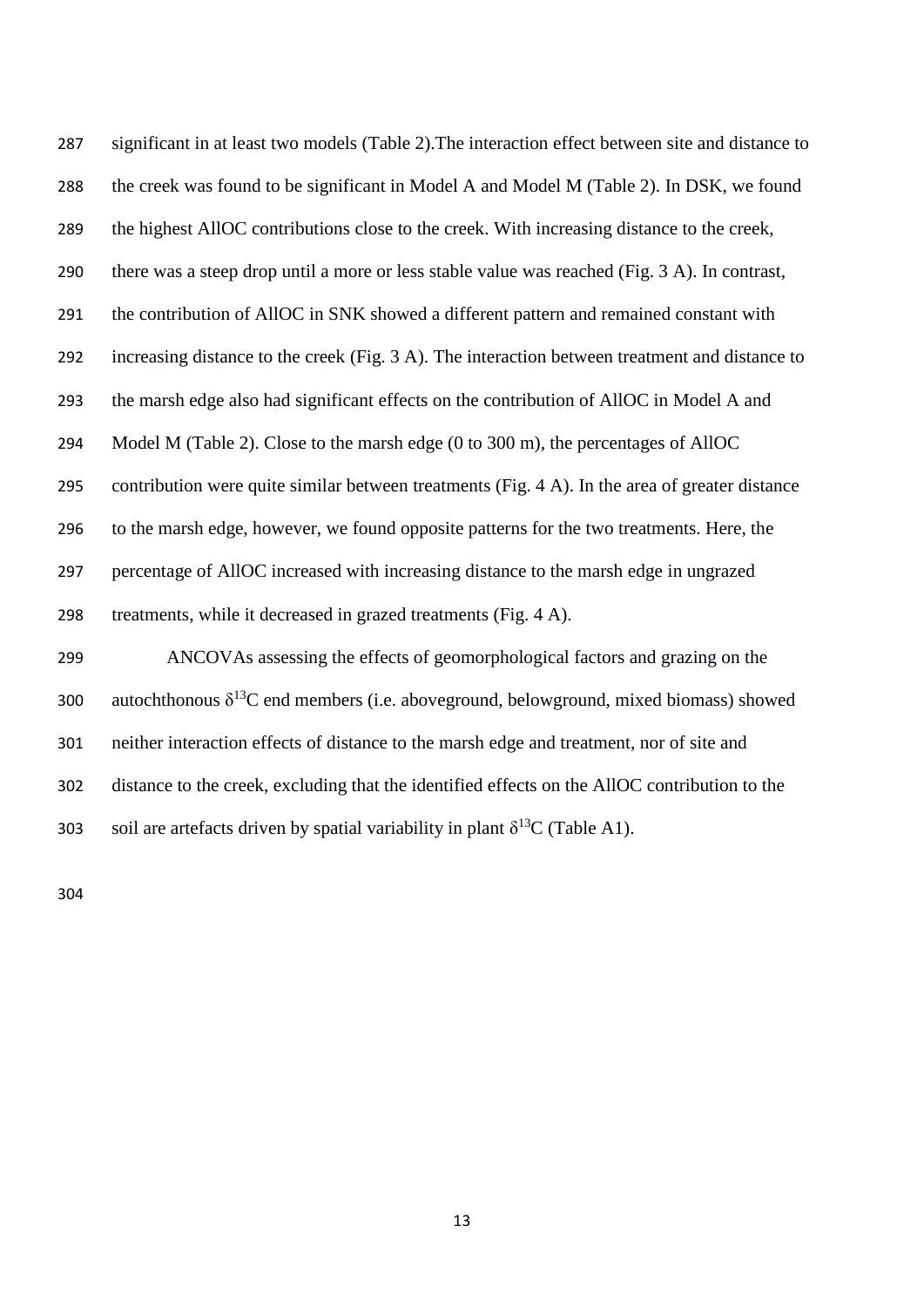#### **DISCUSSION**

 The present study assessed the relative contributions of AllOC to topsoil OC stocks in two salt-marsh sites of the European Wadden Sea. A large number of studies on the importance of AllOC in marsh soils have been performed (e.g. Boschker et al. 1999, Tanner et al. 2010, Saintilan et al. 2013, Chen et al. 2015, Van de Broek et al. 2018). However, estimates of the relative contribution of AllOC vs. AutOC to OC stocks have rarely been provided. This is possibly due to large uncertainties associated with the application of two-end-member mixing models, which were also encountered in the present study (see discussed below in 'Methodological considerations'). For instance, mean AllOC contributions to topsoil OC stocks of the high-marsh platforms ranged between 18 and 31% of total soil OC depending 315 on autochthonous  $\delta^{13}C$  end-member assumptions. The central aim of our investigation was therefore not to provide accurate budgets of AllOC vs. AutOC contributions, but to identify important spatial factors influencing the balance of the two sources. Specifically, we hypothesized that surface elevation, distance to sediment sources, and livestock grazing negatively affect the relative contribution of AllOC to the soil OC stock. Our findings can provide partial support for these hypotheses because complex interactions between the assessed factors existed and seem to exert important control on the distribution pattern of AllOC.

 Relative elevation as a single factor did not affect the relative contribution of AllOC to the topsoil. We did, however, identify a negative effect of distance to the creek on the relative contribution of AllOC to the topsoil. This effect was only found at DSK and not at SNK, which we attribute to differences in relative elevation patterns within sites, and more specifically, in patterns of levee formation along the main creek (Fig. 3 B). At SNK, sampling points closest to the main creek are characterized by the highest relative elevation. We argue that this natural levee along the creek restricts inundation of the marsh platform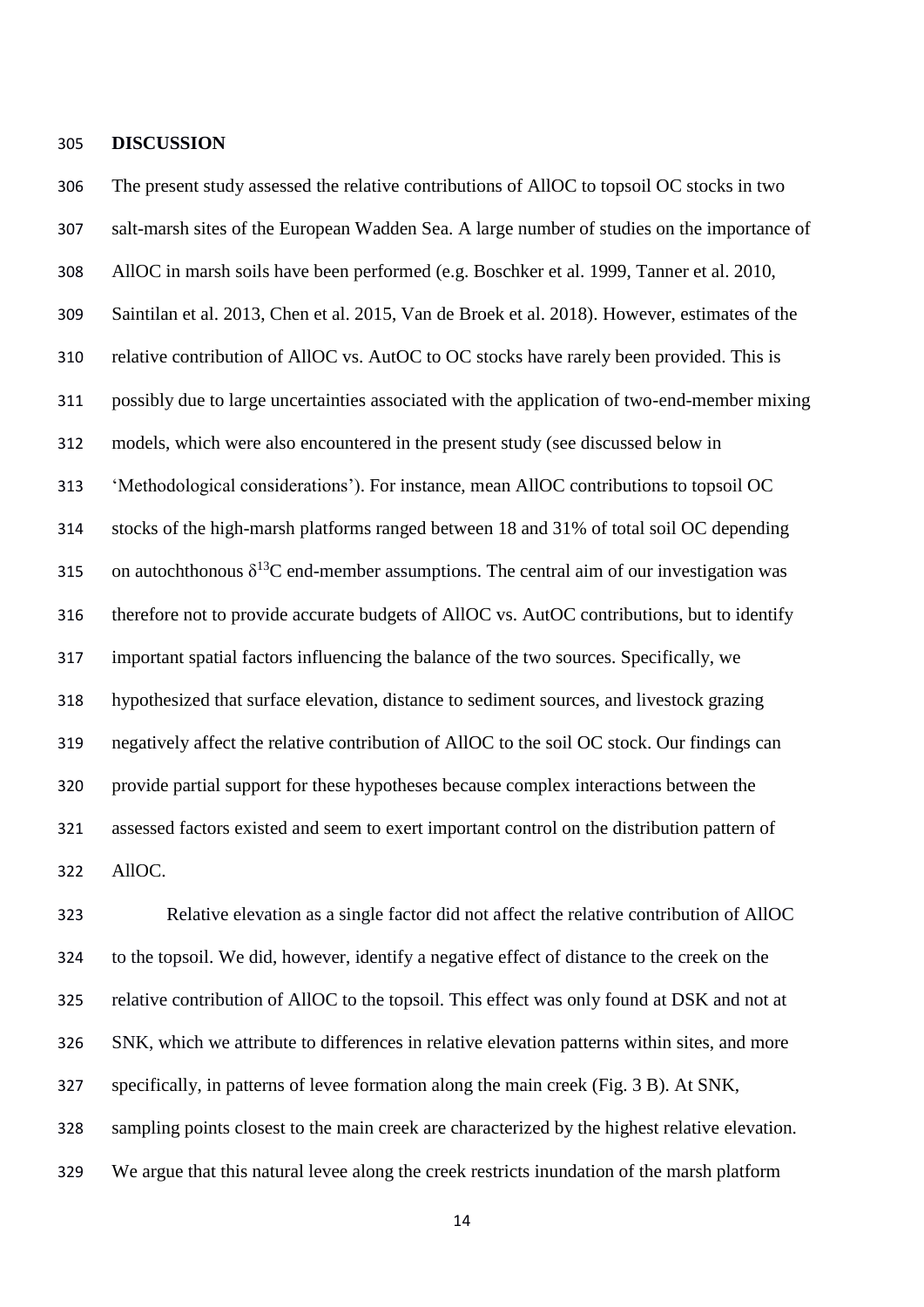until tidal heights exceed the levee elevation, resulting in similar inundation frequencies and AllOC inputs across the marsh platform (Fig. 3). At DSK, by contrast, sampling points closest to the creek are lower than subsequent points with larger distance to the creek, leading to highest AllOC inputs close to the creek (Fig. 3). As previously hypothesized (Haines 1976, Ember et al. 1987, Middelburg et al. 1997), our findings provide evidence that geomorphological factors such as surface elevation and distance to the creek, which determine the spatial patterns of sediment deposition (Esselink et al. 1998, Temmerman et al. 2003, Chmura & Hung 2004), also are important factors determining the relative contribution of AllOC to the topsoil OC stocks of salt marshes. Yet, our data do not allow assessing if variability in AuOC input contributed to this finding. For instance, biomass production in salt marshes is also strongly controlled by geomorphological factors, such as elevation, affecting both hydrology and nutrient supply (Morris et al. 2002, Kirwan & Guntenspergen 2012).

 Besides distance to the creek, distance to the marsh edge is a second parameter describing the proximity of a given point to a potential sediment and thus AllOC source. We indeed demonstrate a significant effect of distance to the marsh edge. This effect, however, differed significantly between grazed and ungrazed treatments (Table 2). Specifically, our data show increasing relative contributions of AllOC with distance to the marsh edge in ungrazed treatments, whereas the opposite pattern was found in the grazed treatments (Fig. 4 A). We argue that the unexpected increase of the AllOC contribution with distance to the marsh edge in ungrazed treatments can be explained by elevational patterns of the marsh platform that are typically found across Wadden Sea salt marshes and elsewhere. Landward decreases in elevation often result from ditching, diking, and grazing processes in salt marshes (Stock 2011, Müller-Navarra et al. 2016, Esselink et al. 2017) and were also found in the two sites investigated here (Fig, 4 B). As a consequence, landward areas of the marsh platform are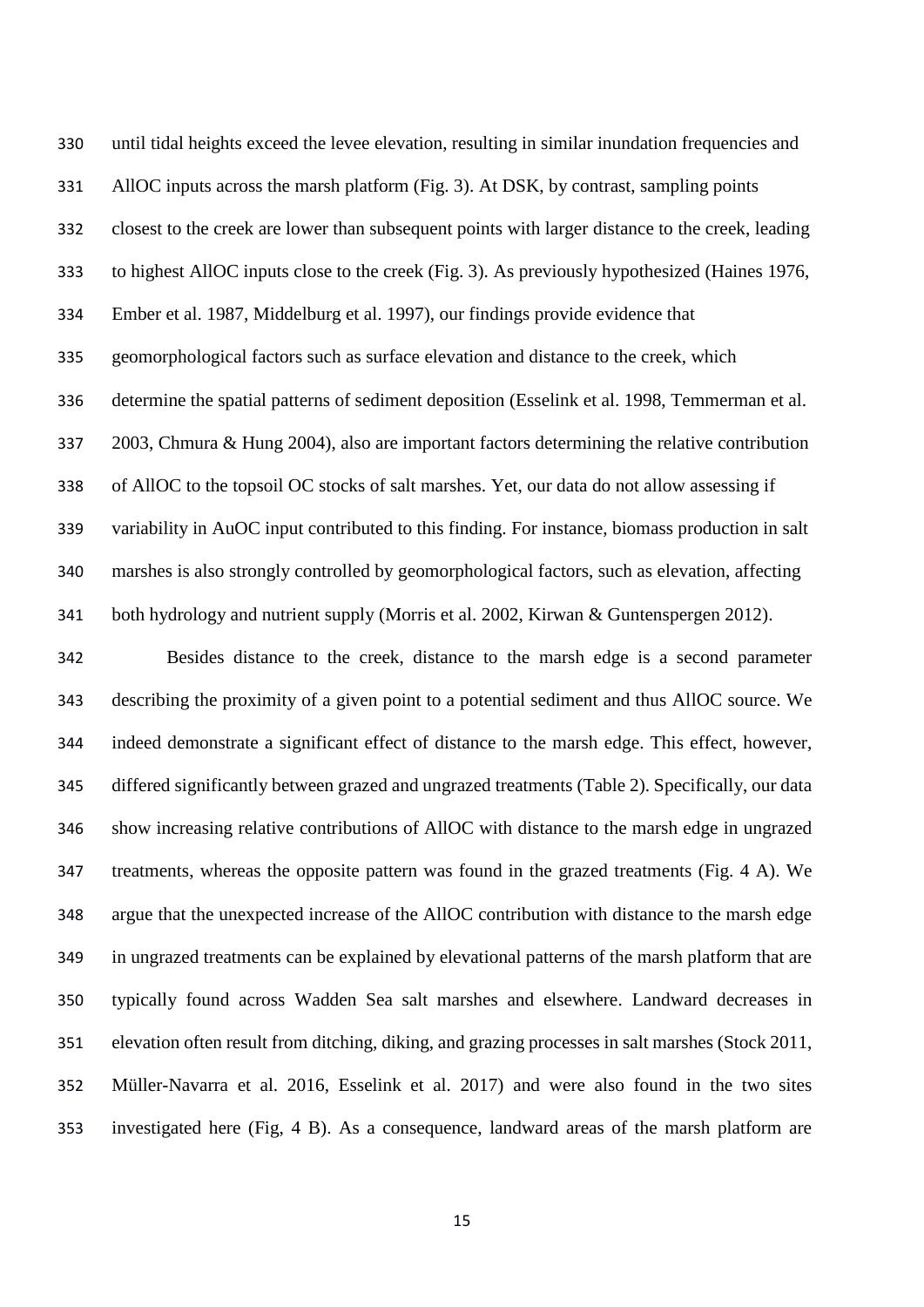flooded first and potentially more frequently, thus explaining higher relative contributions of AllOC in the landward ungrazed treatments.

 The mechanisms causing the opposite effect of distance to marsh edge on the relative contribution of AllOC to the topsoil in grazed treatments is unknown. However, we hypothesize that they relate to pronounced differences in grazing pressure between landward and seaward locations (Kiehl et al. 2001, Nolte et al. 2013b, Mueller et al. 2017). Because livestock tends to remain close to the freshwater source near the seawall (Kiehl et al. 2001), grazing pressure increases with distance to the marsh edge, which is also reflected in decreasing vegetation height and increasing soil bulk density with increasing distance to the marsh edge in our study sites (Nolte 2014, Mueller et al. 2017). At least three non-exclusive mechanisms, supported by literature, could explain lower relative AllOC contributions at high grazing pressures. First, grazing-induced reductions in vegetation height could lead to lower plant- mediated sediment trapping (Morris et al. 2002, Fagherazzi et al. 2012) and thus AllOC input in (Yang et al. 2008, Mueller et al. 2017). Second, livestock grazing is known to increase belowground AutOC inputs through higher root production (Elschot et al. 2015), which would translate into lower relative contributions of AllOC. Third, grazing could lead to a more effective preservation of AutOC in the soil, thereby decreasing the relative contribution of AllOC. That is, grazing-induced soil compaction is known to lower soil oxygen availability and thus reduce microbial activity (Elschot et al. 2015, Mueller et al. 2017). However, recent studies from the North Sea region suggest AllOC inputs are highly resistant to decay, being old-aged materials that stabilized in the marine environment before entering the marsh OC pool (Van de Broek et al. 2018, Mueller et al. 2019). It therefore seems likely that primarily the decay of autochthonous OM is susceptible to grazing effects on oxygen availability and microbial activity.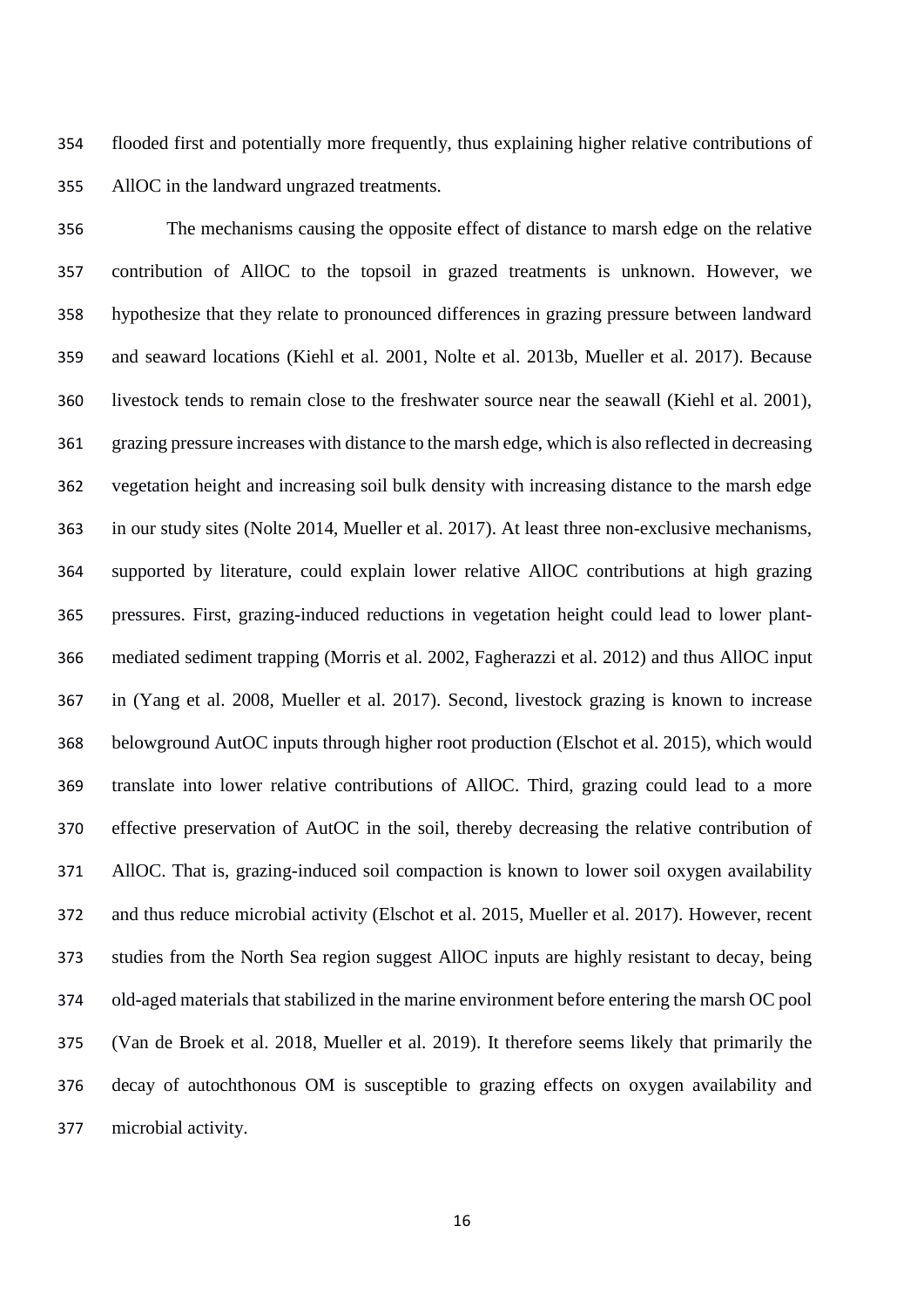Although our findings cannot identify the mechanism(s) responsible for the observed grazing effect, they yield important implications for ecosystem management and C crediting. Recent meta-analyses and large-scale studies suggest livestock grazing has no effect on soil OC stocks of salt marshes (Davidson et al. 2017, Ford et al. 2019). Our study provides first evidence of grazing effects on the balance between allochthonous and autochthonous soil OC. Because it is uncertain if C credits are due for the sequestration of AllOC, livestock grazing may actually increase the C value of salt-marsh area, by reducing the relative contribution of AllOC to the soil OC stock. However, there are important caveats concerning these implications; our study did not quantify absolute rates of AllOC vs. AutOC input and accumulation, but only reports on the relative contributions of the two sources to the soil OC stock. Yet, the majority of studies concerned with grazing effects on salt-marsh C dynamics are likewise restricted to OC stock assessments, but did not quantify rates of sequestration (Davidson et al. 2017, but see Elschot et al. 2015). In addition, recent studies provide evidence of a more effective preservation of allochthonous OM inputs in marsh soils than in situ produced OM, leading to an increasing relative contribution of AllOC vs. AutOC with soil depth or time in NW European salt marshes (Van de Broek et al. 2018, Mueller et al. 2019). Future research therefore needs to assess whether the here identified grazing effects on the balance between AllOC and AutOC remain with increasing soil depth and are thus relevant for considerations on long-term C dynamics.

## *Methodological considerations*

 Large differences were found in the estimates of AllOC contribution when the three mixing 400 model approaches based on different plant  $\delta^{13}$ C end-members assumptions were compared, particularly in the ungrazed treatments (Fig. 2). We therefore stress the importance to consider differences in the isotopic composition of different plant tissues in mixing-model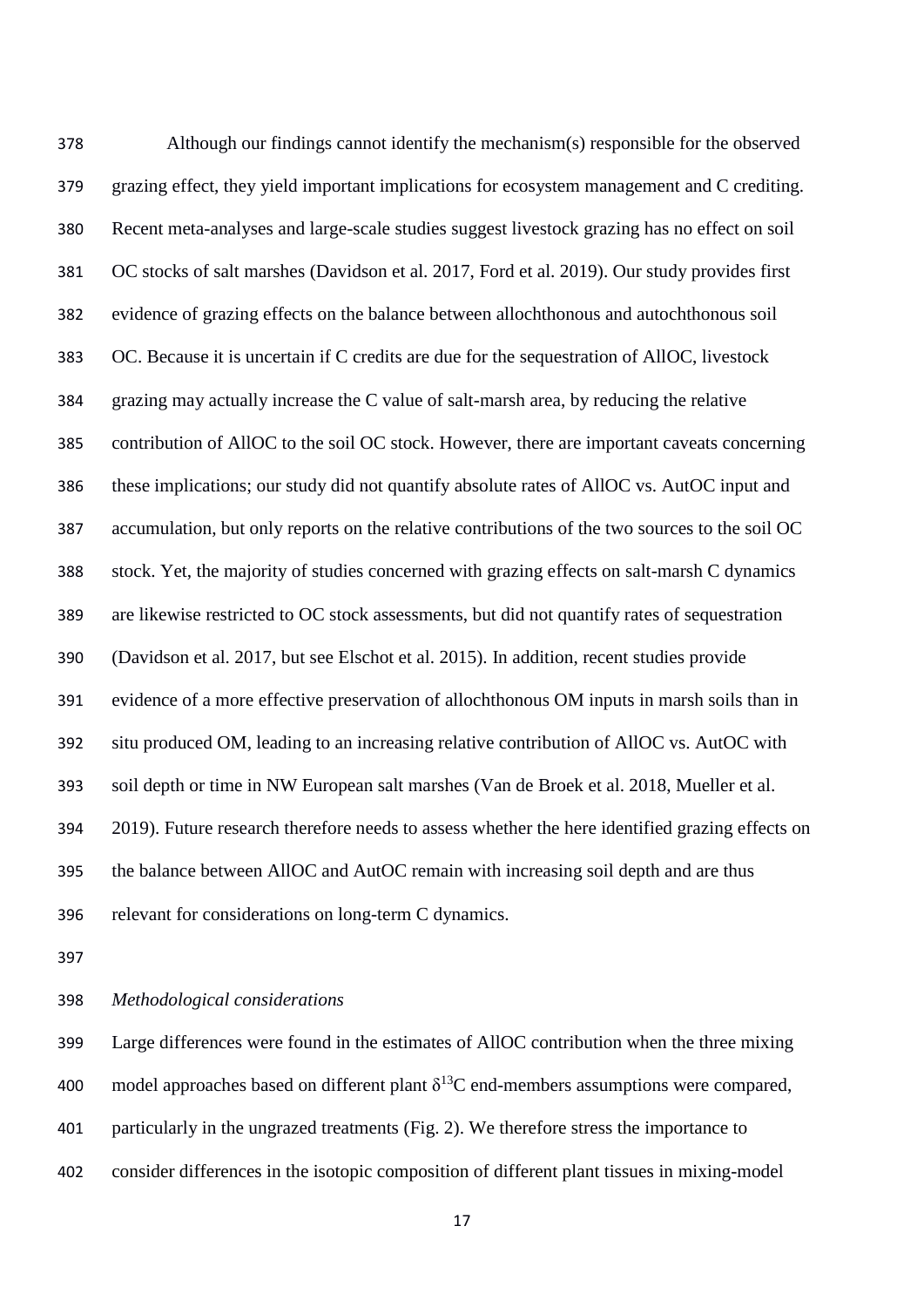approaches used to calculate the relative contributions of AllOC vs. AutOC, which is surprisingly left unconsidered in many studies (but see Kelleway et al. 2018). In the present 405 study, we found large differences in  $\delta^{13}$ C between above- and belowground biomass (Table 406 1). Because the relative contribution of above- vs. belowground biomass to the top soil is unknown, also the absolute values presented here need to be considered with caution. 408 Depending on the end-member assumptions used (i.e. Model A vs. B vs. M), calculated 409 AllOC contributions to the topsoil can be as low as 0% in some sampling points (Fig. 4 A). This seems unrealistically low, and may point to the fact that the actual ratio of above- to belowground contributions to the soil OC pool diverge from the end-member assumption. For instance, it is reasonable to assume small aboveground and large belowground contributions under grazing, considering the negligible aboveground litter accumulation (Mueller et al. 2017). Indeed, Model B (assuming no aboveground contributions) yields more realistic AllOC contributions of 4% for the sampling points yielding a 0% in Model M (Fig. 4 A). Unless relative contributions of different plant tissues to the soil OC pool are known, simple two-end-member mixing models can only yield an approximation of AllOC vs. AutOC contributions to soil OC stocks. The main goal of this study was therefore not to calculate precise budgets of AllOC vs. AutOC inputs, but to identify important factors controlling their relative distributions. Here, we used three different assumptions for our autochthonous end members to assess the robustness of the results obtained. Above, we only discussed effects that were significant in at least two of the three models tested. Additionally, however, there were other significant effects that were only detected by one of the three models, which provide additional support for the factors identified to be important and discussed above. That is, negative effects of grazing, distance to the creek, and relative elevation on the relative contribution of AllOC to the top soil were additionally detected by Models A and M (Table 1). Furthermore, a significant interaction of grazing and relative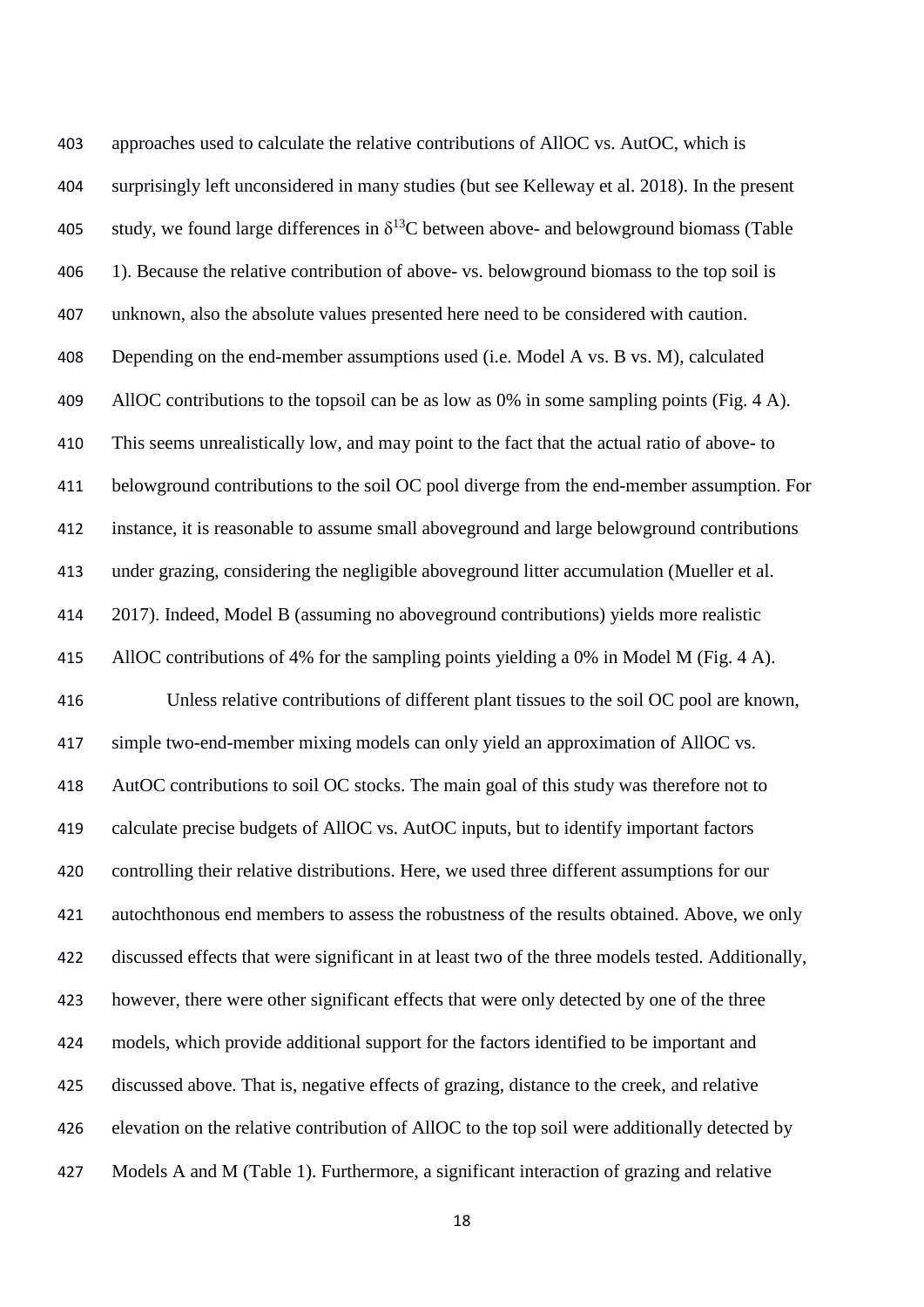elevation was detected by Model B, supporting the interpretation that the interaction effect of grazing and distance to the marsh edge is mediated by differences in surface elevation.

430 In order to exclude artifacts caused by spatial variability in  $\delta^{13}C$  of plant biomass (i.e. 431 our autochthonous  $\delta^{13}$ C end members), we also tested for effects of site, treatment, distance 432 to the marsh edge, distance to the creek, and relative elevation on the autochthonous  $\delta^{13}C$  end members used. We found neither interaction effects of distance to marsh edge and treatment, 434 nor of site and distance to creek on the autochthonous  $\delta^{13}$ C end member, excluding that the identified interaction effects on the AllOC contribution are artifacts driven by spatial 436 variability in the plant  $\delta^{13}C$  (Table A1). We argue that such sensitivity analyses are crucial to assess the reliability of conclusions derived from stable-isotope mixing-model approaches.

## *Conclusions and perspective*

 The present study partly supported previous research showing that more AllOC is found closer to the sediment sources and in lower elevations (Middelburg et al. 1997, Spohn et al. 2013, Hansen et al. 2017, Yuan et al. 2017). However, while previous studies have shown that the contribution of AllOC to soil OC varies among different zones of tidal marshes (Spohn et al. 2013) or across sites and regions (Middelburg et al. 1997, Hansen et al. 2017, Yuan et al. 2017), our study is the first to evaluate geomorphology and land-use effects on the small scale variability in the relative contribution of AllOC to soil OC stocks. Our findings demonstrate that spatial factors such as surface elevation and distance to a sediment source, which have been found to determine the spatial patterns of sediment deposition (Esselink et al. 1998, Temmerman et al. 2003, Chmura & Hung 2004), also are important factors 450 determining the relative contribution of AllOC to the topsoil OC stocks of salt marshes. Furthermore, we provide first evidence that livestock-grazing can reduce the relative

contribution of AllOC to the soil OC stock. These findings could yield important implications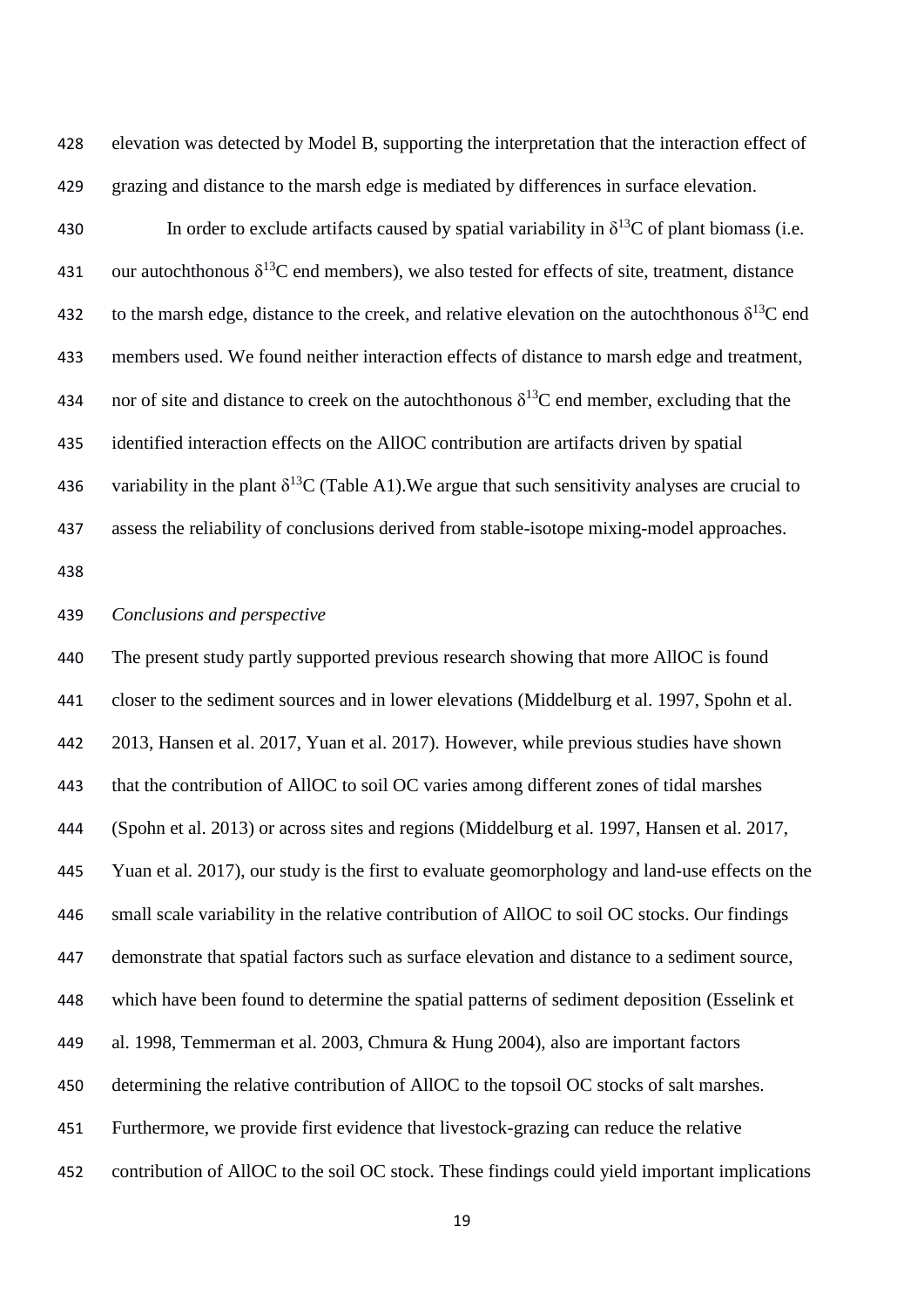| 453 | for C crediting and land-use management. Future research is required to quantify absolute |
|-----|-------------------------------------------------------------------------------------------|
| 454 | rates of AllOC vs. AutOC inputs and to assess whether the here identified effects on the  |
| 455 | balance between AllOC and AutOC remain with increasing soil depth and are thus relevant   |
| 456 | for considerations on long-term C dynamics.                                               |
| 457 |                                                                                           |
| 458 |                                                                                           |
| 459 |                                                                                           |
| 460 |                                                                                           |
| 461 |                                                                                           |
| 462 |                                                                                           |
| 463 |                                                                                           |
| 464 |                                                                                           |
| 465 |                                                                                           |
| 466 |                                                                                           |
| 467 |                                                                                           |
| 468 |                                                                                           |
| 469 |                                                                                           |
| 470 |                                                                                           |
| 471 |                                                                                           |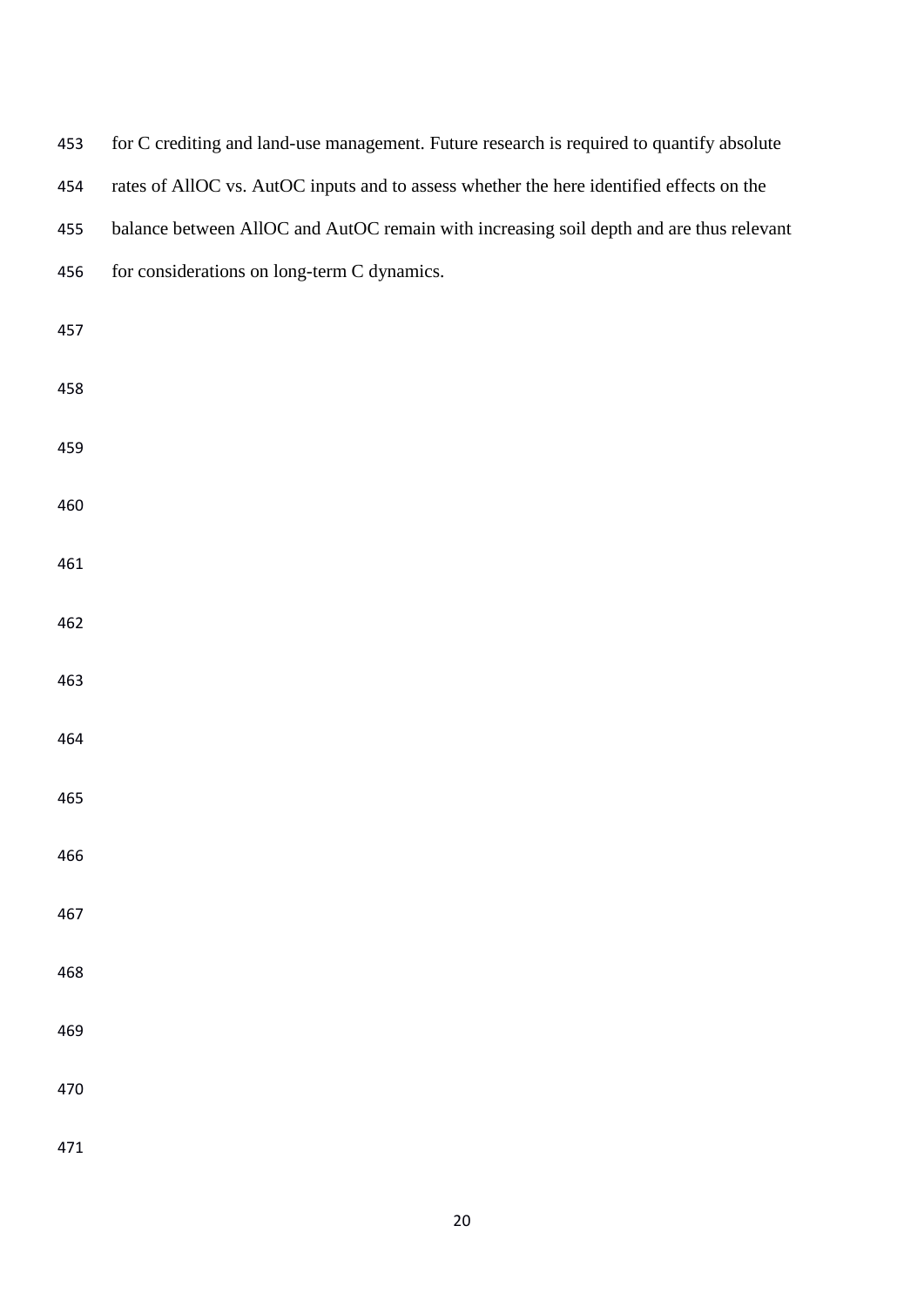# **ACKNOWLEDGEMENTS**

| 473 | We thank Dr. Christoph Reisdorff for his methodological advice and help with lab work. We  |
|-----|--------------------------------------------------------------------------------------------|
| 474 | thank Dr. Martin Stock and our project partners of the Wadden Sea National Park Schleswig- |
| 475 | Holstein for cooperation. This project was funded by the Bauer-Hollmann Stiftung in the    |
| 476 | framework of the research project INTERFACE (Interaction of fish, plants, carbon and       |
| 477 | sediment: management and ecosystem functions of Wadden Sea salt marshes).                  |
| 478 |                                                                                            |
| 479 |                                                                                            |
| 480 |                                                                                            |
| 481 |                                                                                            |
| 482 |                                                                                            |
| 483 |                                                                                            |
| 484 |                                                                                            |
| 485 |                                                                                            |
| 486 |                                                                                            |
| 487 |                                                                                            |
| 488 |                                                                                            |
| 489 |                                                                                            |
| 490 |                                                                                            |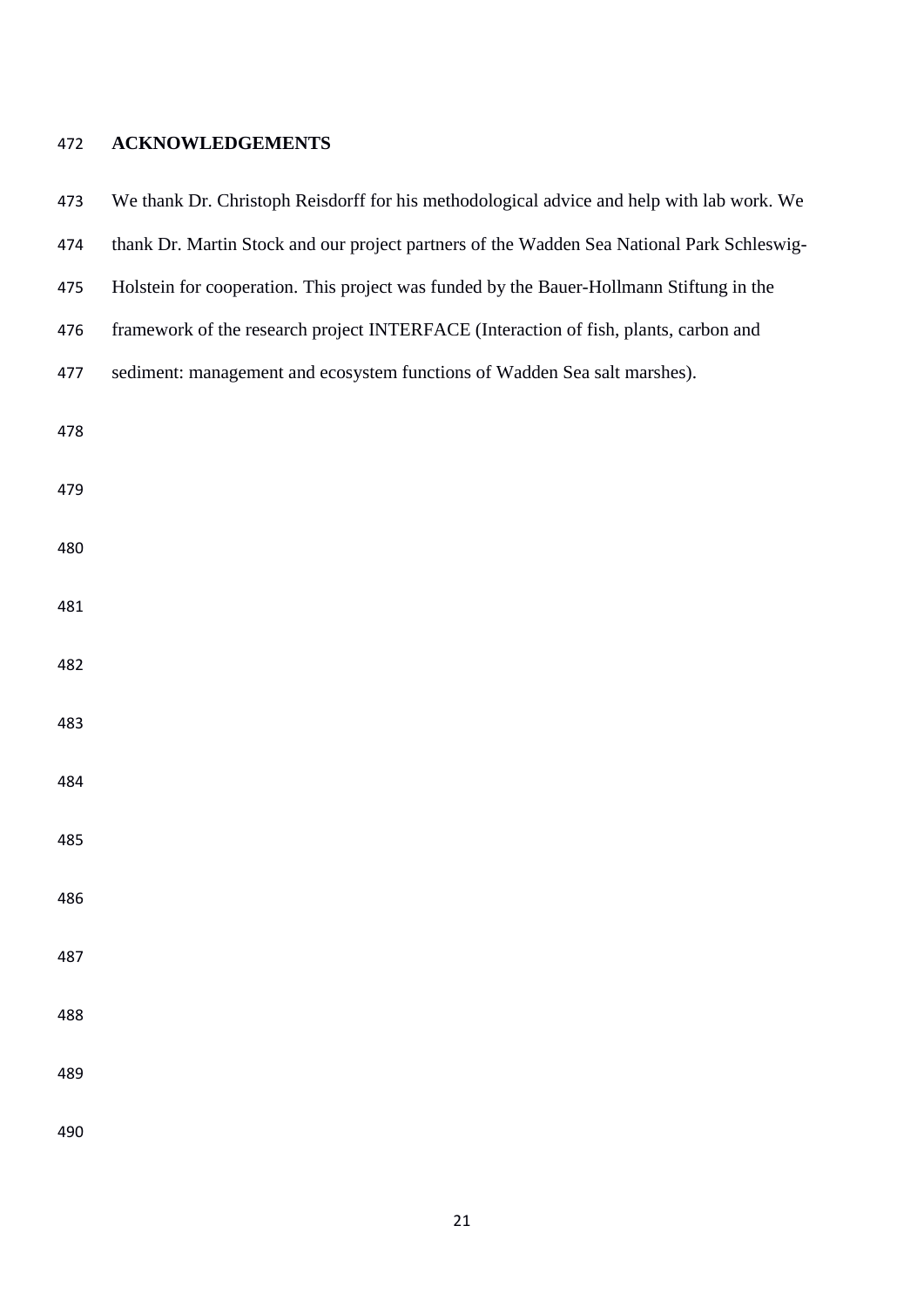#### 491 **REFERENCES**

492 Bakker JP, Bos D, De Vries Y (2002) To graze or not to graze, that's the question. Grassl Sci Eur 13:706–716

493 Bartholdy J, Bartholdy AT, Kim D, Pedersen JBT (2014) On autochthonous organic production and its<br>494 implication for the consolidation of temperate salt marshes. Mar Geol 351:53–57 implication for the consolidation of temperate salt marshes. Mar Geol  $351:53-57$ 

- 495 Belicka LL, Harvey HR (2009) The sequestration of terrestrial organic carbon in Arctic Ocean sediments: A<br>496 comparison of methods and implications for regional carbon budgets. Geochim Cosmochim Acta 73:6231–6 496 comparison of methods and implications for regional carbon budgets. Geochim Cosmochim Acta 73:6231–6248
- 497 Di Bella CE, Jacobo E, Golluscio RA, Rodríguez AM (2014) Effect of cattle grazing on soil salinity and<br>498 vegetation composition along an elevation gradient in a temperate coastal salt marsh of Samborombón Ba
- 498 vegetation composition along an elevation gradient in a temperate coastal salt marsh of Samborombón Bay<br>499 (Argentina). Wetl Ecol Manag 22:1–13
- (Argentina). Wetl Ecol Manag  $22:1-13$
- 
- 500 Boschker HTS, de Brouwer JFC, Cappenberg TE (1999) The contribution of macrophyte-derived organic matter<br>501 to microbial biomass in salt-marsh sediments: Stable carbon isotope analysis of microbial biomarkers. Limnol 501 to microbial biomass in salt-marsh sediments: Stable carbon isotope analysis of microbial biomarkers. Limnol<br>502 Coeanogr 44:309–319 502 Oceanogr 44:309–319
- 503 Bouillon S, Dahdouh-Guebas F, Rao AVVS, Koedam N, Dehairs F (2003) Sources of organic carbon in<br>504 mangrove sediments: variability and possible ecological implications. Hydrobiologia 495:33–39 504 mangrove sediments: variability and possible ecological implications. Hydrobiologia 495:33–39
- 505 Bridgham SD, Megonigal JP, Keller JK, Bliss NB, Trettin C (2006) The carbon balance of North American<br>506 wetlands. Wetlands 26:889–916 wetlands. Wetlands 26:889-916
- 507 Van de Broek M, D, Vandendriessche C, Poppelmonde D, Merckx R, Temmerman S, Govers G (2018) Long-<br>508 term organic carbon sequestration in tidal marsh sediments is dominated by old-aged allochthonous inputs in a 508 term organic carbon sequestration in tidal marsh sediments is dominated by old-aged allochthonous inputs in a<br>509 macrotidal estuary. Glob Chang Biol 24:2498–2512 macrotidal estuary. Glob Chang Biol 24:2498–2512
- 510 Butzeck C, Eschenbach A, Gröngröft A, Hansen K, Nolte S, Jensen K (2015) Sediment deposition and accretion<br>511 rates in tidal marshes are highly variable along estuarine salinity and flooding gradients. Estuaries and C 511 rates in tidal marshes are highly variable along estuarine salinity and flooding gradients. Estuaries and Coasts<br>512 38:434–450 512 38:434–450
- 513 Callaway J, Callaway JC, Borgnis EL, Turner RE, Milan CS (2012) Carbon sequestration and sediment<br>514 accretion in San Francisco Bay tidal wetlands. 35:1163–1181 514 accretion in San Francisco Bay tidal wetlands. 35:1163–1181
- 515 Chen S, Torres R, Goñi MA (2015) The Role of Salt Marsh Structure in the Distribution of Surface Sedimentary 516 Organic Matter. Estuaries and Coasts 39:108–122
- 517 Chmura GL, Anisfeld SC, Cahoon DR, Lynch JC (2003) Global carbon sequestration in tidal, saline wetland 518 soils. Global Biogeochem Cycles 17:22-1-22–11
- 519 Chmura GL, Hung GA (2004) Controls on salt marsh accretion: A test in salt marshes of Eastern Canada.<br>520 Estuaries 27:70–81 520 Estuaries 27:70–81
- 521 Crawley M. (2005) Statistics: An Introduction using R. John Wiley, Sons Ltd: West Sussex
- 522 Davidson KE, Fowler MS, Skov MW, Doerr SH, Beaumont N, Griffin JN (2017) Livestock grazing alters 523 multiple ecosystem properties and services in salt marshes: a meta-analysis. J Appl Ecol 54:1395–1405
- 524 Duarte CM, Losada IJ, Hendriks IE, Mazarrasa I, Marba N (2013) The role of coastal plant communities for<br>525 climate change mitigation and adaptation. Nat Clim Chang 3:961–968 525 climate change mitigation and adaptation. Nat Clim Chang 3:961–968
- 526 Elschot K, Bakker JP, Temmerman S, Van De Koppel J, Bouma TJ (2015) Ecosystem engineering by large<br>527 grazers enhances carbon stocks in a tidal salt marsh. Mar Ecol Prog Ser 537:9–21 527 grazers enhances carbon stocks in a tidal salt marsh. Mar Ecol Prog Ser 537:9–21
- 528 Elschot K, Bouma TJ, Temmerman S, Bakker JP (2013) Effects of long-term grazing on sediment deposition<br>529 and salt-marsh accretion rates. Estuar Coast Shelf Sci 133:109–115 529 and salt-marsh accretion rates. Estuar Coast Shelf Sci 133:109–115
- 530 Ember LM, Williams DF, Morris JT (1987) Processes that influence carbon isotope variations in salt marsh
- 531 sediments. Mar Ecol Prog Ser 36:33–42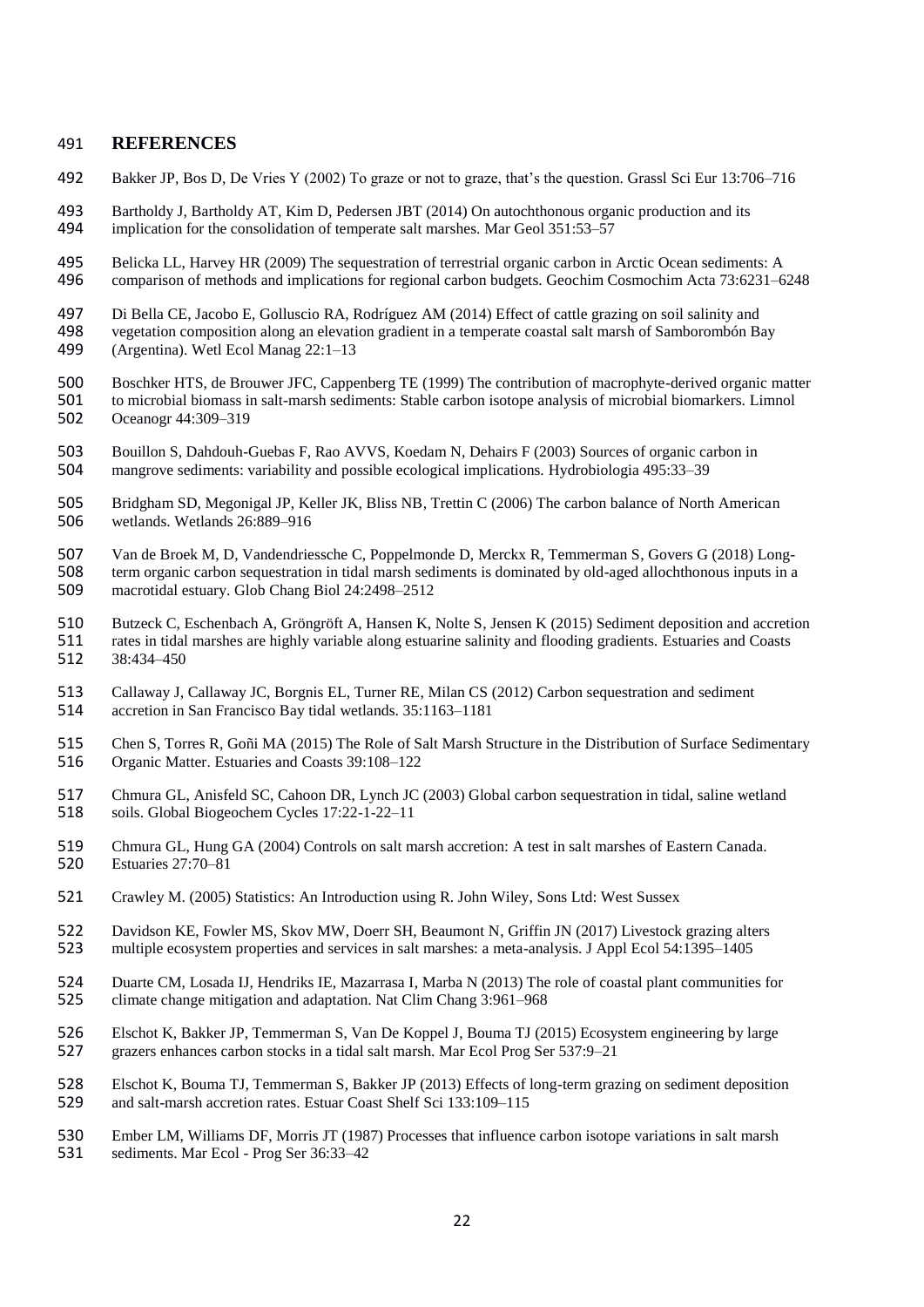- Esselink P, Dijkema KS, Reents S, Hageman G (1998) Vertical Accretion and Profile Changes in Abandoned Man-Made Tidal Marshes in the Dollard Estuary, the Netherlands. J Coast Res 14:570–582
- 
- Esselink P, van Duin W., Bunje J, Cremer J, Folmer E., Frikke J, Glahn M, de Groot A., Hecker N, Hellwig U,
- 535 Jensen K, Körber P, Petersen J, Stock M (2017) Salt marshes. In: Wadden Sea Quality Status Report 2017. Eds.:<br>536 Kloepper S. et al., Common Wadden Sea Secretariat. Wilhelmshaven. Germany. Last updated 21.12.2017.
- 536 Kloepper S. et al., Common Wadden Sea Secretariat, Wilhelmshaven, Germany. Last updated 21.12.2017.<br>537 Downloaded 29.05.2018. qsr.waddensea-worldheritage.org/reports/salt-marshes
- Downloaded 29.05.2018. qsr.waddensea-worldheritage.org/reports/salt-marshes
- 
- 538 Fagherazzi S, Kirwan ML, Mudd SM, Guntenspergen GR, Temmerman S, Rybczyk JM, Reyes E, Craft C, 539 Clough J (2012) Numerical models of salt marsh evolution: Ecological, geormorphic, and climatic factors. 539 Clough J (2012) Numerical models of salt marsh evolution: Ecological, geormorphic, and climatic factors. Rev<br>540 Geophys 50:1–28 Geophys  $50:1-28$
- 541 Ford H, Garbutt A, Duggan-Edwards M, Pagès JF, Harvey R, Ladd C, Skov MW (2019) Large-scale predictions<br>542 of salt-marsh carbon stock based on simple observations of plant community and soil type. Biogeosciences
- 542 of salt-marsh carbon stock based on simple observations of plant community and soil type. Biogeosciences<br>543 16:425-436 16:425-436
- 544 Haines EB (1976) Stable carbon isotope ratios in the biota, soils and tidal water of a Georgia salt marsh. Estuar<br>545 Coast Mar Sci 4:609–616 Coast Mar Sci 4:609–616
- 546 Hansen K, Butzeck C, Eschenbach A, Gröngröft A, Jensen K, Pfeiffer EM (2017) Factors influencing the organic carbon pools in tidal marsh soils of the Elbe estuary (Germany). J Soils Sediments 17:47–60 organic carbon pools in tidal marsh soils of the Elbe estuary (Germany). J Soils Sediments 17:47–60
- 548 Hedges JI, Clark WA, Cowie GL (1988) Organic matter sources to the water column and surficial sediments of a marine bay. Limnol Oceanogr 33:1116–1136 a marine bay. Limnol Oceanogr 33:1116–1136
- Herr D, von Unger M, Laffoley D, McGivern A (2017) Pathways for implementation of blue carbon initiatives. Aquat Conserv Mar Freshw Ecosyst 27:116–129
- Kelleway JJ, Mazumder D, Baldock JA, Saintilan N (2018) Carbon fractionation in mangrove Avicennia marina has implications for food web and blue carbon research. Estuar Coast Shelf Sci 205:68–74
- Kelleway JJ, Saintilan N, Macreadie PI, Baldock JA, Ralph PJ (2017) Sediment and carbon deposition vary among vegetation assemblages in a coastal salt marsh. Biogeosciences 14:3763–3779
- Kemp AC, Vane CH, Horton BP, Culver SJ (2010) Stable carbon isotopes as potential sea-level indicators in salt marshes, North Carolina, USA. The Holocene 20:623–636
- Kiehl K, Esselink P, Gettner S, Bakker JP (2001) The Impact of Sheep Grazing on Net Nitrogen Mineralization Rate in Two Temperate Salt Marshes. Plant Biol 3:553–560
- Kirwan ML, Guntenspergen GR (2012) Feedbacks between inundation, root production, and shoot growth in a rapidly submerging brackish marsh. J Ecol 100:764–770
- Kirwan ML, Megonigal JP (2013) Tidal wetland stability in the face of human impacts and sea-level rise. Nature 504:53–60
- McGuinness KA (2002) Of rowing boats, ocean liners and tests of the ANOVA homogeneity of variance assumption. Austral Ecol 27:681–688
- 566 Mcleod E, Chmura GL, Bouillon S, Salm R, Björk M, Duarte CM, Lovelock CE, Schlesinger WH, Silliman BR<br>567 (2011) A blueprint for blue carbon: toward an improved understanding of the role of vegetated coastal habitats 567 (2011) A blueprint for blue carbon: toward an improved understanding of the role of vegetated coastal habitats in sequestering CO2. Front Ecol Environ 9:552–560
- in sequestering CO2. Front Ecol Environ 9:552–560
- 569 Middelburg JJ, Nieuwenhuize J, Lubberts RK, Plassche O Van De (1997) Organic Carbon Isotope Systematics<br>570 of Coastal Marshes. Estuar Coast Shelf Sci 45:681–687 of Coastal Marshes. Estuar Coast Shelf Sci 45:681–687
- Morris JT, Jensen A (1998) The carbon balance of grazed and non-grazed Spartina anglica saltmarshes at Skallingen, Denmark. J Ecol 86:229–242
- Morris JT, Sundareshwar P V, Nietch CT, Kjerfve B, Cahoon DR (2002) Responses of coastal wetlands to rising sea level. Ecology 83:2869–2877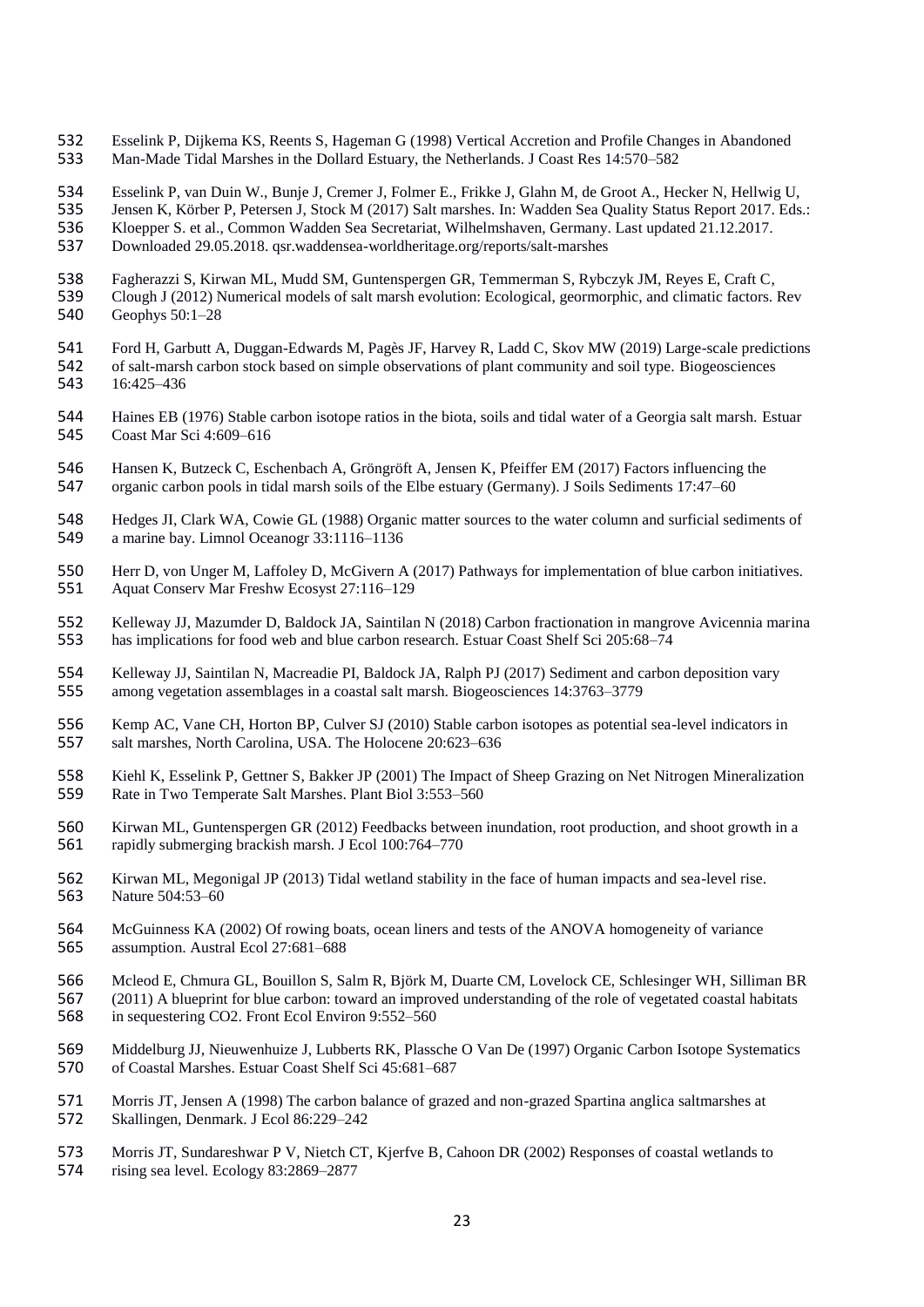- 575 Mueller P, Granse D, Nolte S, Do HT, Weingartner M, Hoth S, Jensen K (2017a) Top-down control of carbon
- 576 sequestration: Grazing affects microbial structure and function in salt marsh soils: Grazing. Ecol Appl 27:1435–<br>577 1450 577
- 
- 578 Mueller P, Ladiges N, Jack A, Schmiedl G, Kutzbach L, Jensen K, Nolte S (2019) Assessing the long-term<br>579 carbon-sequestration potential of the semi-natural salt marshes in the European Wadden Sea. Ecosphere 579 carbon-sequestration potential of the semi-natural salt marshes in the European Wadden Sea. Ecosphere 10:e02556
- 581 Müller-Navarra K, Milker Y, Schmiedl G (2016) Natural and anthropogenic influence on the distribution of salt marsh foraminifera in the bay of Tümlau, German North Sea. J Foraminifer Res 46:61–74 582 marsh foraminifera in the bay of Tümlau, German North Sea. J Foraminifer Res 46:61–74
- 583 Müller F, Struyf E, Hartmann J, Wanner A, Jensen K (2013a) A comprehensive study of silica pools and fluxes<br>584 in Wadden Sea salt marshes. Estuaries and Coasts 36:1150–1164 584 in Wadden Sea salt marshes. Estuaries and Coasts 36:1150–1164
- 585 Müller F, Struyf E, Hartmann J, Weiss A, Jensen K (2013b) Impact of grazing management on silica export<br>586 dynamics of Wadden Sea saltmarshes. Estuar Coast Shelf Sci 127:1–11 dynamics of Wadden Sea saltmarshes. Estuar Coast Shelf Sci 127:1-11
- 587 Needelman BA, Emmer IM, Emmett-Mattox S, Crooks S, Megonigal JP, Myers D, Oreska MPJ, McGlathery K<br>588 (2018) The Science and Policy of the Verified Carbon Standard Methodology for Tidal Wetland and Seagrass 588 (2018) The Science and Policy of the Verified Carbon Standard Methodology for Tidal Wetland and Seagrass<br>589 Restoration. Estuaries and Coasts 41:2159–2171
- 589 Restoration. Estuaries and Coasts 41:2159–2171
- 590 Nolte S (2014) Grazing as a nature-management tool. Diss Univ Groningen, Netherlands
- 591 Nolte S, Butzeck C, Baldwin AH, Felton GK, Jensen K (2019) Efficiency of Varying Sediment Traps under 592 Experimental Conditions Simulating Tidal Inundations. J Coast Res 592 Experimental Conditions Simulating Tidal Inundations. J Coast Res
- 593 Nolte S, Esselink P, Bakker JP, Smit C (2015) Effects of livestock species and stocking density on accretion<br>594 rates in grazed salt marshes. Estuar Coast Shelf Sci 152:109–115 594 rates in grazed salt marshes. Estuar Coast Shelf Sci 152:109–115
- 595 Nolte S, Koppenaal EC, Esselink P, Dijkema KS, Schuerch M, De Groot A V, Bakker JP, Temmerman S<br>596 (2013a) Measuring sedimentation in tidal marshes: A review on methods and their applicability in
- 596 (2013a) Measuring sedimentation in tidal marshes: A review on methods and their applicability in<br>597 biogeomorphological studies. J Coast Conserv 17:301–325 biogeomorphological studies. J Coast Conserv 17:301–325
- 598 Nolte S, Müller F, Schuerch M, Wanner A, Esselink P, Bakker JP, Jensen K (2013b) Does livestock grazing<br>599 affect sediment deposition and accretion rates in salt marshes? Estuar Coast Shelf Sci 135:296–305 599 affect sediment deposition and accretion rates in salt marshes? Estuar Coast Shelf Sci 135:296–305
- 600 Olsen YS, Dausse A, Garbutt A, Ford H, Thomas DN, Jones DL (2011) Cattle grazing drives nitrogen and carbon cycling in a temperate salt marsh. Soil Biol Biochem 43:531–541 601 carbon cycling in a temperate salt marsh. Soil Biol Biochem 43:531–541
- 602 Redelstein R, Dinter T, Hertel D, Leuschner C (2018) Effects of inundation, nutrient availability and plant<br>603 species diversity on fine root mass and morphology across a saltmarsh flooding gradient. Front Plant Sci 9 species diversity on fine root mass and morphology across a saltmarsh flooding gradient. Front Plant Sci 9:1–15
- 604 Saintilan N, Rogers K, Mazumder D, Woodroffe C (2013) Allochthonous and autochthonous contributions to<br>605 earbon accumulation and carbon store in southeastern Australian coastal wetlands. Estuar Coast Shelf Sci 605 carbon accumulation and carbon store in southeastern Australian coastal wetlands. Estuar Coast Shelf Sci 606 128:84–92
- 607 Spohn M, Babka B, Giani L (2013) Changes in soil organic matter quality during sea-influenced marsh soil 608 development at the north sea coast. Catena 107:110–117
- 609 Stock M (2011) Patterns in surface elevation change across a temperate salt marsh platform in relation to sea-<br>610 Ievel rise. Coastline Reports 17:33–48 level rise. Coastline Reports 17:33-48
- 611 Stock M, Gettner S, Hagge M, Heinzel K, Kohlus J, Stumpe H (2005) Salzwiesen an der Westküste von
- 612 Schleswig-Holstein 1988-2001. Schriftenreihe des Nationalparks Schleswig-Holsteinisches Wattenmeer
- 613 Tanner BR, Uhle ME, Mora CI, Kelley JT, Schuneman PJ, Lane CS, Allen ES (2010) Comparison of bulk and
- 614 compound-specific δ13C analyses and determination of carbon sources to salt marsh sediments using n-alkane
- 615 distributions (Maine, USA). Estuar Coast Shelf Sci 86:283–291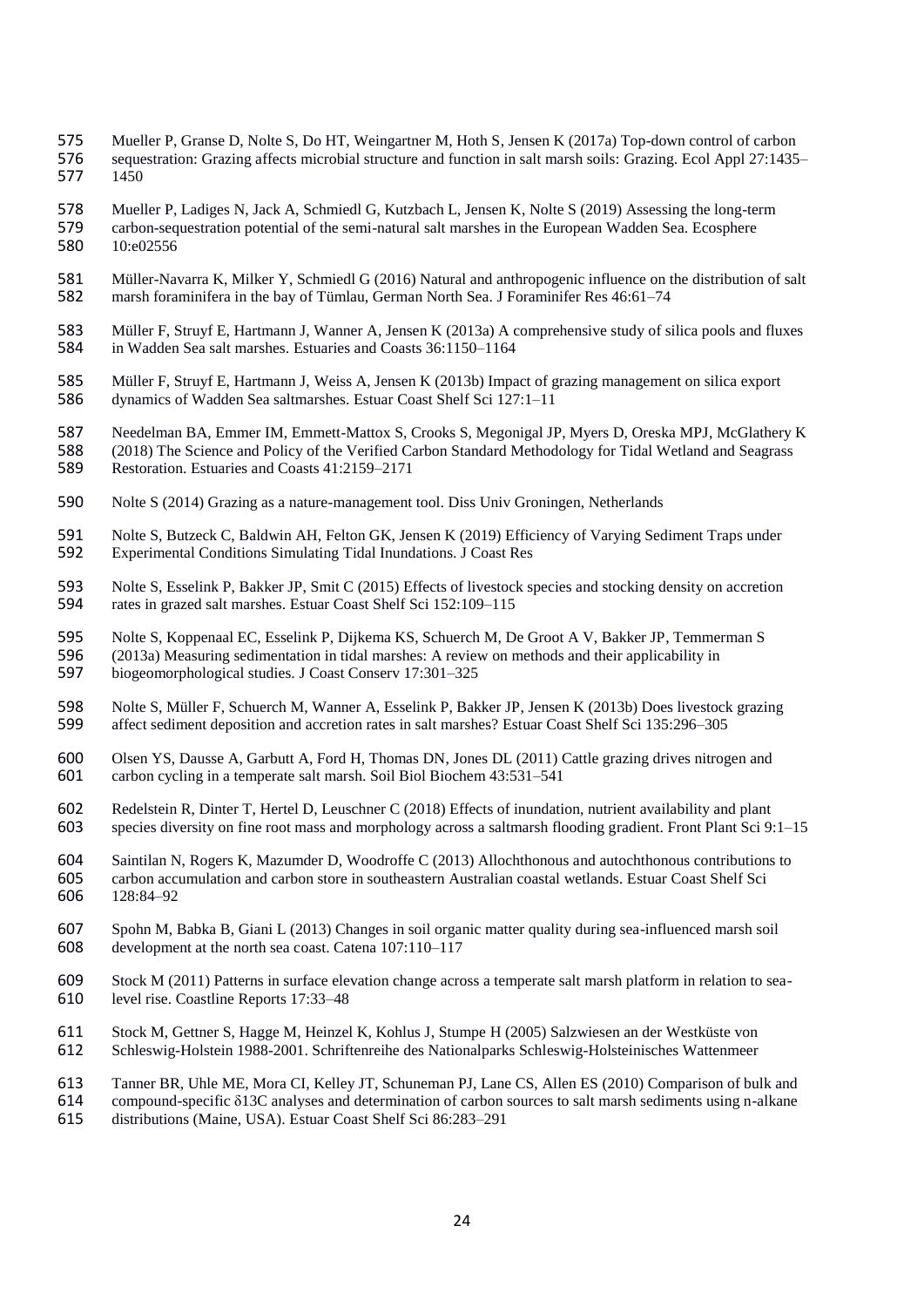- Temmerman S, Govers G, Wartel S, Meire P (2003) Spatial and temporal factors controlling short-term
- 617 sedimentation in a salt and freshwater tidal marsh, Scheldt estuary, Belgium, SW Netherlands. Earth Surf<br>618 Process Landforms 28:739–755 Process Landforms 28:739-755
- 619 Thornton SF, McManus J (1994) Application of Organic Carbon and Nitrogen Stable Isotope and C/N Ratios as<br>620 Source Indicators of Organic Matter Provenance in Estuarine Systems: Evidence from the Tav Estuary.
- 620 Source Indicators of Organic Matter Provenance in Estuarine Systems: Evidence from the Tay Estuary, Scotland. Estuar Coast Shelf Sci 38:219–233 Scotland. Estuar Coast Shelf Sci 38:219–233
- 
- 622 Yang SL, Li H, Ysebaert T, Bouma TJ, Zhang WX, Wang YY, Li P, Li M, Ding PX (2008) Spatial and temporal variations in sediment grain size in tidal wetlands, Yangtze Delta: On the role of physical and l 623 temporal variations in sediment grain size in tidal wetlands, Yangtze Delta: On the role of physical and biotic controls. Estuar Coast Shelf Sci 77:657–671 controls. Estuar Coast Shelf Sci 77:657–671
- 625 Yang Z, Nolte S, Wu J (2017) Tidal flooding diminishes the effects of livestock grazing on soil micro-food<br>626 webs in a coastal saltmarsh. Agric Ecosyst Environ 236:177–186 webs in a coastal saltmarsh. Agric Ecosyst Environ 236:177–186
- Yu OT, Chmura GL (2009) Soil carbon may be maintained under grazing in a St Lawrence Estuary tidal marsh.Environ Conserv 36:312–320
- 629 Yuan H, Chen J, Ye Y, Lou Z, Jin A, Chen X, Jiang Z, Lin Y, Chen CA, Loh PS (2017) Sources and<br>630 distribution of sedimentary organic matter along the Andong salt marsh, Hangzhou Bay. J Mar Syst 1 distribution of sedimentary organic matter along the Andong salt marsh, Hangzhou Bay. J Mar Syst 174:78–88
-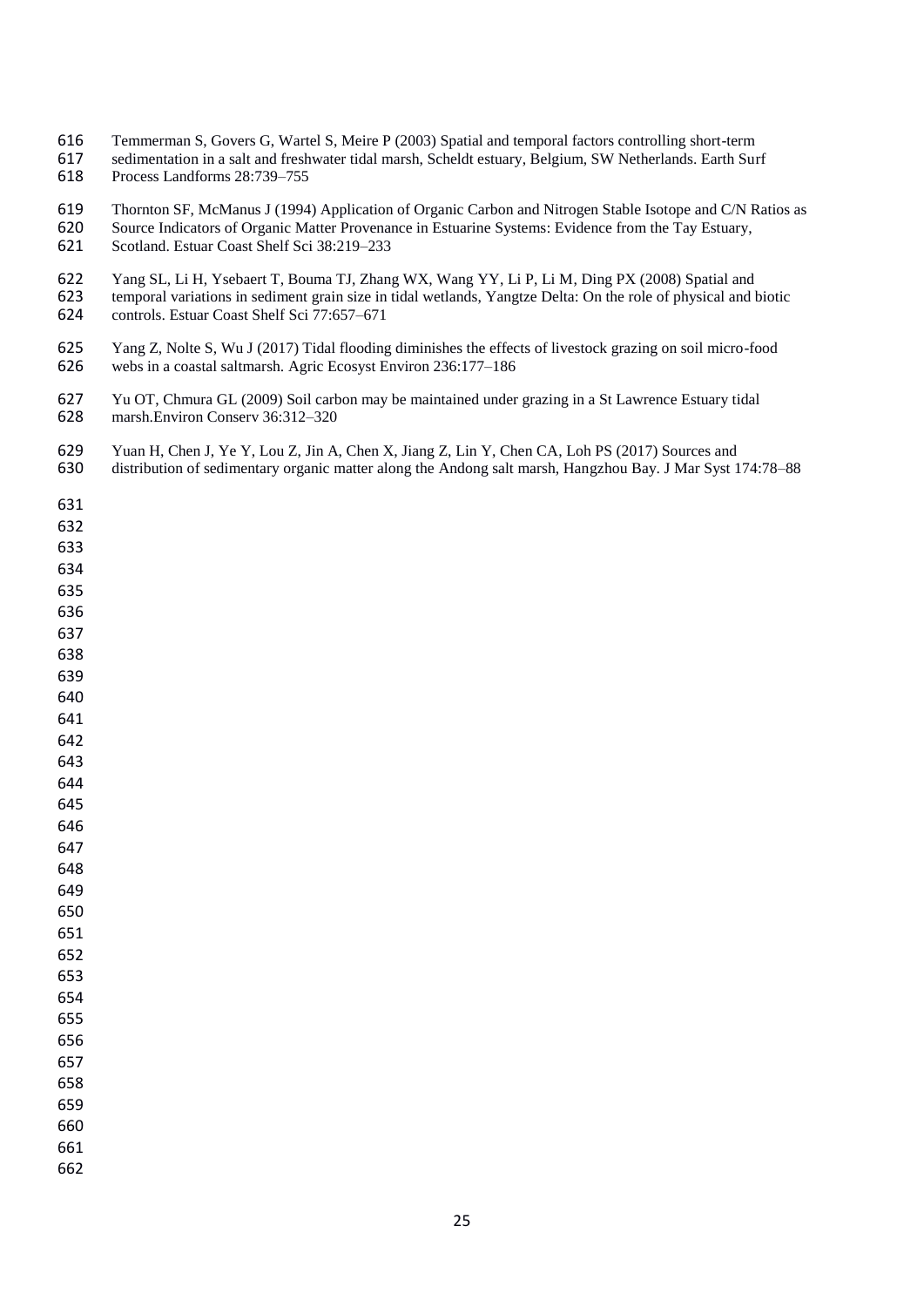## **FIGURES**

## 



#### 

 **Figure 1 (A +B)** Location of the study sites Sönke-Nissen-Koog (SNK) and Dieksanderkoog (DSK) within the Wadden Sea area. **(C + D)** Aerial photos of the study sites. **(E)** Sampling design: sampling points were organized along short transects (distance to the creek) and long transects (distance to the edge of the anthropogenic high-marsh platform) in grazed vs.

ungrazed treatments. Soil and biomass samples were collected at all points ,while deposited

672 sediment samples were only collected at points marked with star symbols. Aaerial photos source: Esri,<br>673 DigitalGlobe, GeoEye, Earthstar Geographics, CNES/Airbus CS USDA, USGS, AEX, Getmapping, Aerogrid, IGN, IGP, swi DigitalGlobe, GeoEye, Earthstar Geographics, CNES/Airbus CS USDA, USGS, AEX, Getmapping, Aerogrid, IGN, IGP, swisstopo, and the GIS User Community.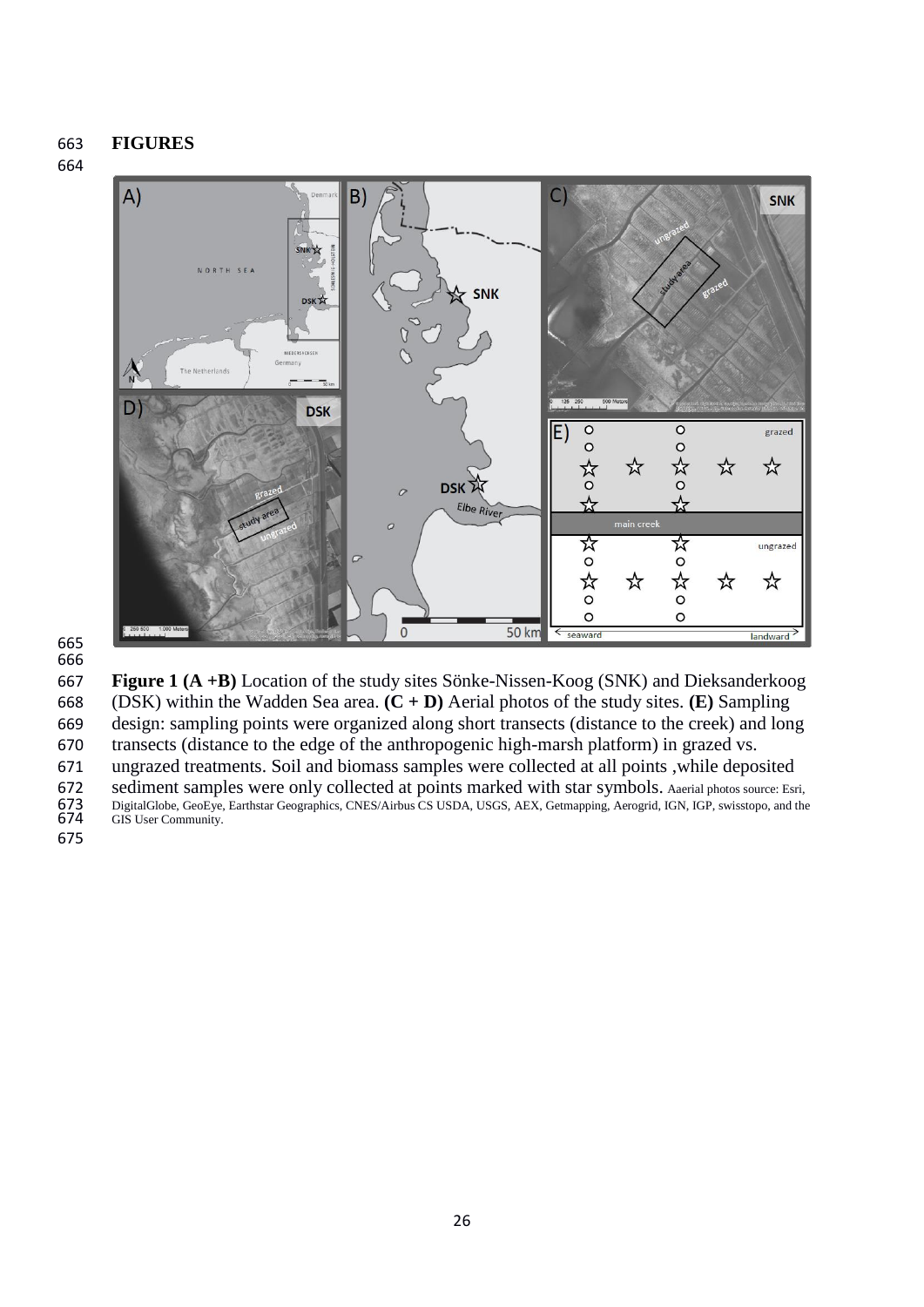



**Figure 2** Allochthonous organic carbon (AllOC) contribution in percent of soil organic

 carbon (%SOC) in the topsoil of grazed und ungrazed treatments of two Wadden Sea salt-marsh sites, Dieksanderkoog (DSK) and Sönke-Nissen-Koog (SNK). Values presented are

based on mixing-model calculations using three different end-member assumptions for the

682  $\delta^{13}$ C of autochthonous organic carbon: **Model B** ( $\delta^{13}$ C of the belowground biomass), **Model** 

683 A ( $\delta^{13}$ C of the aboveground biomass), **Model M** (the calculated  $\delta^{13}$ C of a 1:1 mixed

684 contribution of aboveground and belowground biomass). Values are means  $\pm$  SE.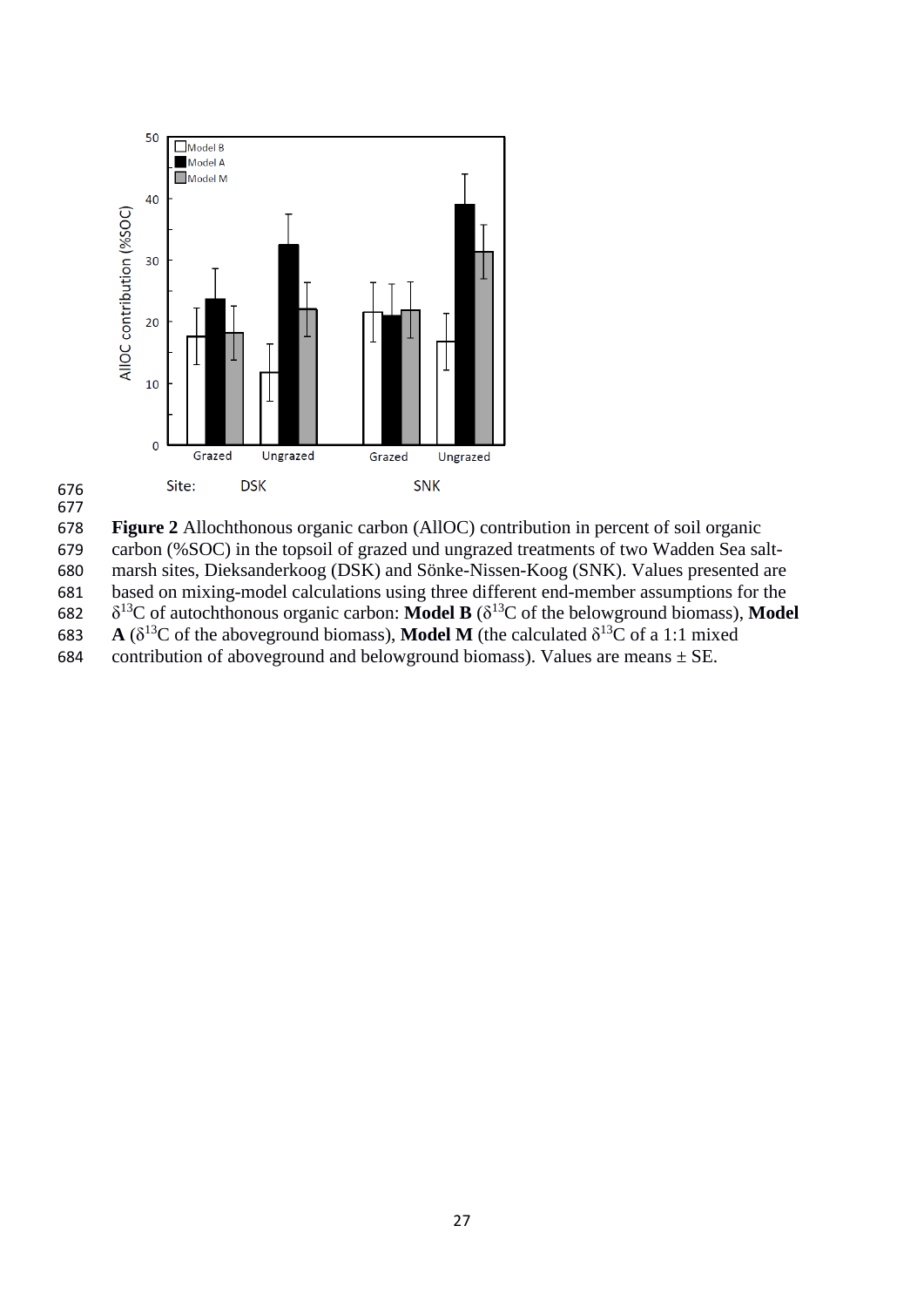



 **Figure 3 (A)** Allochthonous organic carbon (AllOC) contribution [percentage of soil organic carbon (%SOC)] in relation to distance to the creek in two Wadden Sea salt-marsh sites, Dieksanderkoog (DSK) and Sönke-Nissen-Koog (SNK). Values are based on Model M (i.e. 690 the calculated  $\delta^{13}C$  of a 1:1 mixed contribution of aboveground and belowground biomass 691 was used for the  $\delta^{13}$ C of autochthonous organic carbon in mixing-model calculations). **(B)**  Relative elevation of the sampling points in relation to distance to the creek in DSK and 693 SNK. Values are means  $\pm$  SE.

- 
-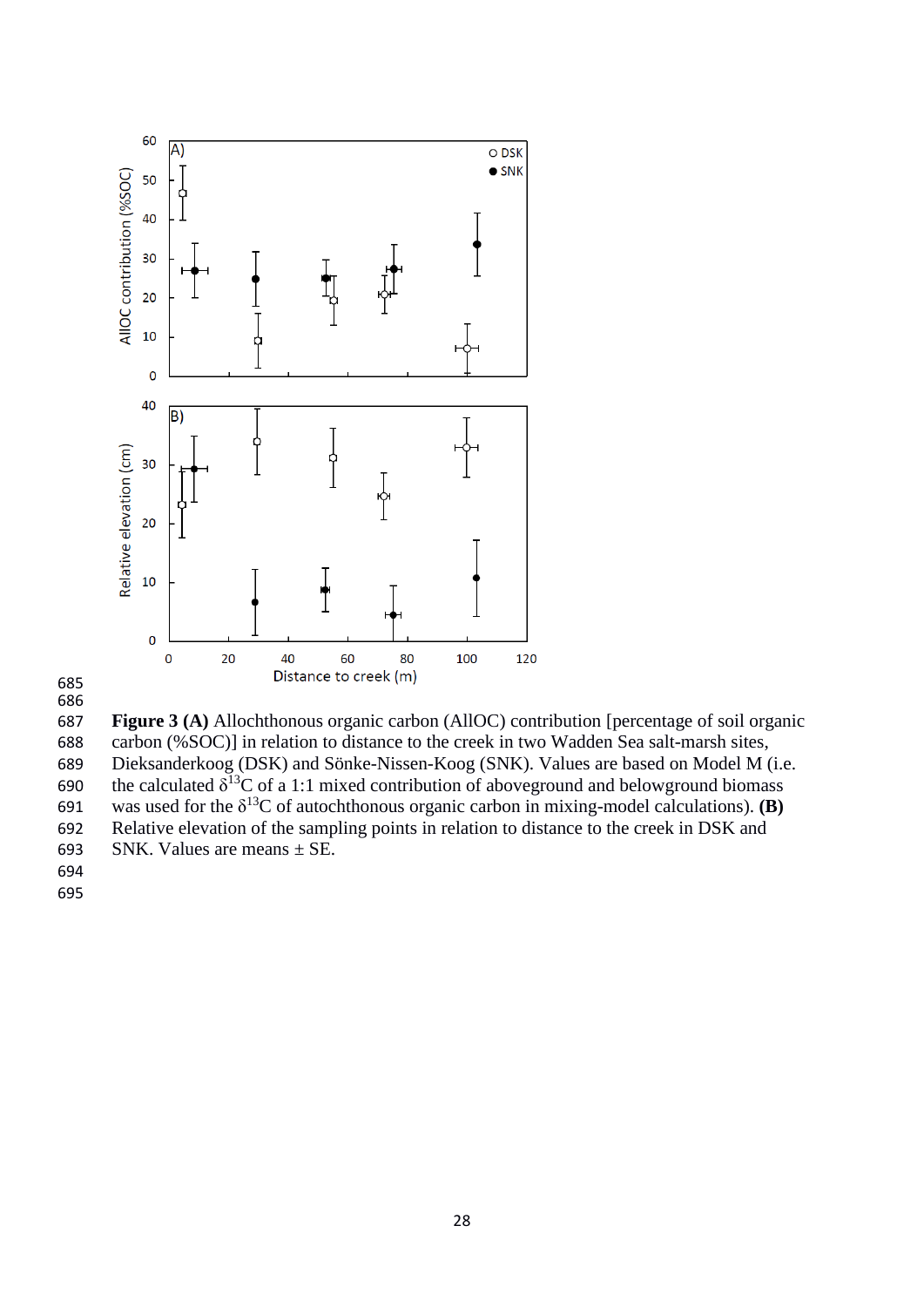

 **Figure 4 (A)** Allochthonous organic carbon (AllOC) contribution [percentage of soil organic carbon (%SOC)] in relation to distance to the marsh edge in grazed vs. ungrazed treatments of two Wadden Sea salt-marsh sites. **(B)** Relative elevation of the sampling points in relation 700 to distance to the marsh edge in. Values are means  $\pm$  SE, pooled by site.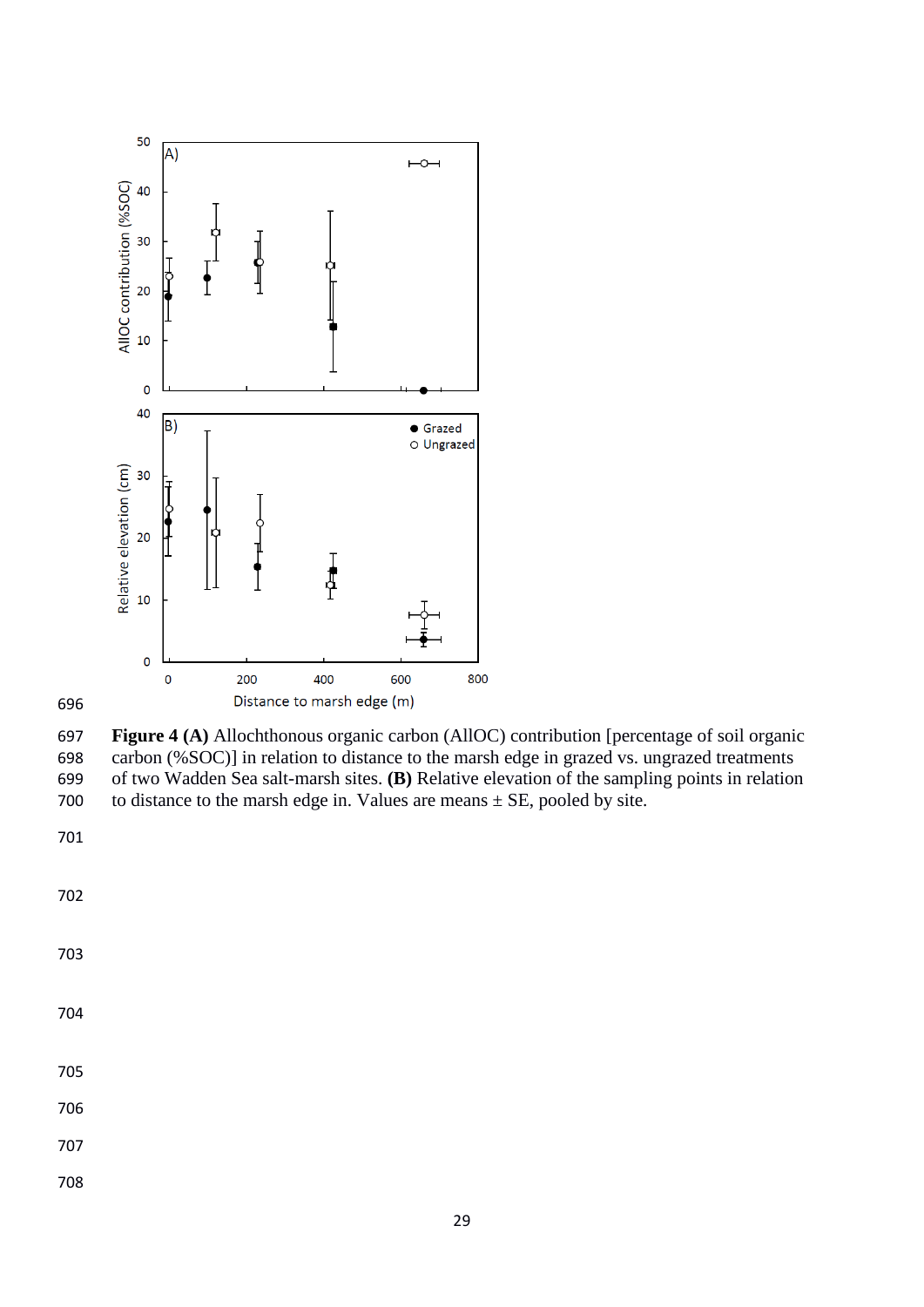## 709 **TABLES**

710

**Table 1**  $\delta^{13}$ C of allochthonous and autochthonous OC sources (AllOC, AutOC) and topsoil

712 samples in grazed und ungrazed treatments of two Wadden Sea salt-marsh sites. Values are

713 means ± SD given in δ-notation versus Vienna PeeDee Belemnite (‰). Values not connected

714 by the same letter within one row are significantly different at  $p \le 0.05$  based on Tukey's 715 HSD tests.

|                            |                     | Dieksanderkoog (DSK)                                                                                | Sönke-Nissen-Koog (SNK)                 |                                         |  |
|----------------------------|---------------------|-----------------------------------------------------------------------------------------------------|-----------------------------------------|-----------------------------------------|--|
| Sample material            | Grazed              | Ungrazed                                                                                            | Grazed                                  | Ungrazed                                |  |
| Deposited sediment (AllOC) |                     | $-24.29^a \pm 0.42$ $-24.14^a \pm 0.26$                                                             | $-23.08^b \pm 0.20$ $-23.12^b \pm 0.31$ |                                         |  |
| Plant biomass (AutOC)      |                     |                                                                                                     |                                         |                                         |  |
|                            |                     | Aboveground $-27.81^a \pm 0.74$ $-27.62^{a,b} \pm 0.76$ $-26.86^{a,b} \pm 1.16$ $-26.45^b \pm 1.58$ |                                         |                                         |  |
|                            |                     | <i>Belowground</i> $-27.38^a \pm 1.16$ $-26.60^{a,b} \pm 0.77$                                      | $-27.10^a \pm 1.05$ $-25.60^b \pm 0.95$ |                                         |  |
| $1:1$ mixed                | $-27.60^a \pm 0.98$ | $-27.11^a \pm 0.91$                                                                                 |                                         | $-26.97^a \pm 1.09$ $-26.03^b \pm 1.35$ |  |
| Topsoil                    |                     | $-27.04^a \pm 0.57$ $-26.46^{a,b} \pm 0.59$                                                         | $-25.94^b \pm 0.96$ $-25.28^b \pm 0.58$ |                                         |  |

# 716

717 **Table 2** Results of ANCOVA analyses testing for effects of single and interacting factors on 718 the allochthonous organic carbon contribution (percentage of soil organic carbon) to the 719 topsoil of two Wadden Sea salt-marsh sites. ANCOVA analyses were run using three 720 different end-member assumptions for the  $\delta^{13}$ C of autochthonous organic carbon in mixingmodel calculations: **Model A** ( $\delta^{13}$ C of the aboveground biomass), **Model B** ( $\delta^{13}$ C of the 722 belowground biomass), **Model M** (the calculated  $\delta^{13}$ C of a 1:1 mixed contribution of 723 aboveground and belowground biomass). (-) indicates that factor dropped out of the

| 724 | $\triangle NCOVA$ model, ns. = not significant. |  |
|-----|-------------------------------------------------|--|
|-----|-------------------------------------------------|--|

|                                   | Model A        |          | Model B        |         | Model M        |          |
|-----------------------------------|----------------|----------|----------------|---------|----------------|----------|
| Factors                           | <i>F</i> value | p value  | <i>F</i> value | p value | <i>F</i> value | p value  |
| Site                              | 0.28           | ns.      | 1.07           | ns.     | 2.93           | < 0.10   |
| Treatment                         | 9.41           | $0.01$   | 1.58           | ns.     | 2.82           | 0.10     |
| Distance to marsh edge            | 0.01           | ns.      | 0.03           | ns.     | 0.08           | ns.      |
| Distance to creek                 | 5.12           | < 0.05   | 0.46           | ns.     | 2.93           | < 0.10   |
| Relative elevation                |                |          | 3.07           | < 0.10  | 4.14           | < 0.05   |
| Site x treatment                  |                |          |                |         |                |          |
| Site x dist. marsh edge           |                |          | 3.51           | < 0.10  |                |          |
| Site x dist. creek                | 9.21           | $<$ 0.01 |                |         | 4.27           | $<$ 0.05 |
| Site x rel. elevation             |                |          |                |         |                |          |
| Treat. x dist. marsh edge         | 5.71           | < 0.05   | 3.42           | < 0.10  | 5.17           | < 0.05   |
| Treat. x dist. creek              |                |          |                |         |                |          |
| Treat. x rel. elevation           |                |          | 4.93           | < 0.05  |                |          |
| Dist. marsh edge x dist. creek    |                |          |                |         |                |          |
| Dist. marsh edge x rel. elevation |                |          |                |         |                |          |
| Dist. creek x rel. elevation      |                |          |                |         |                |          |

725